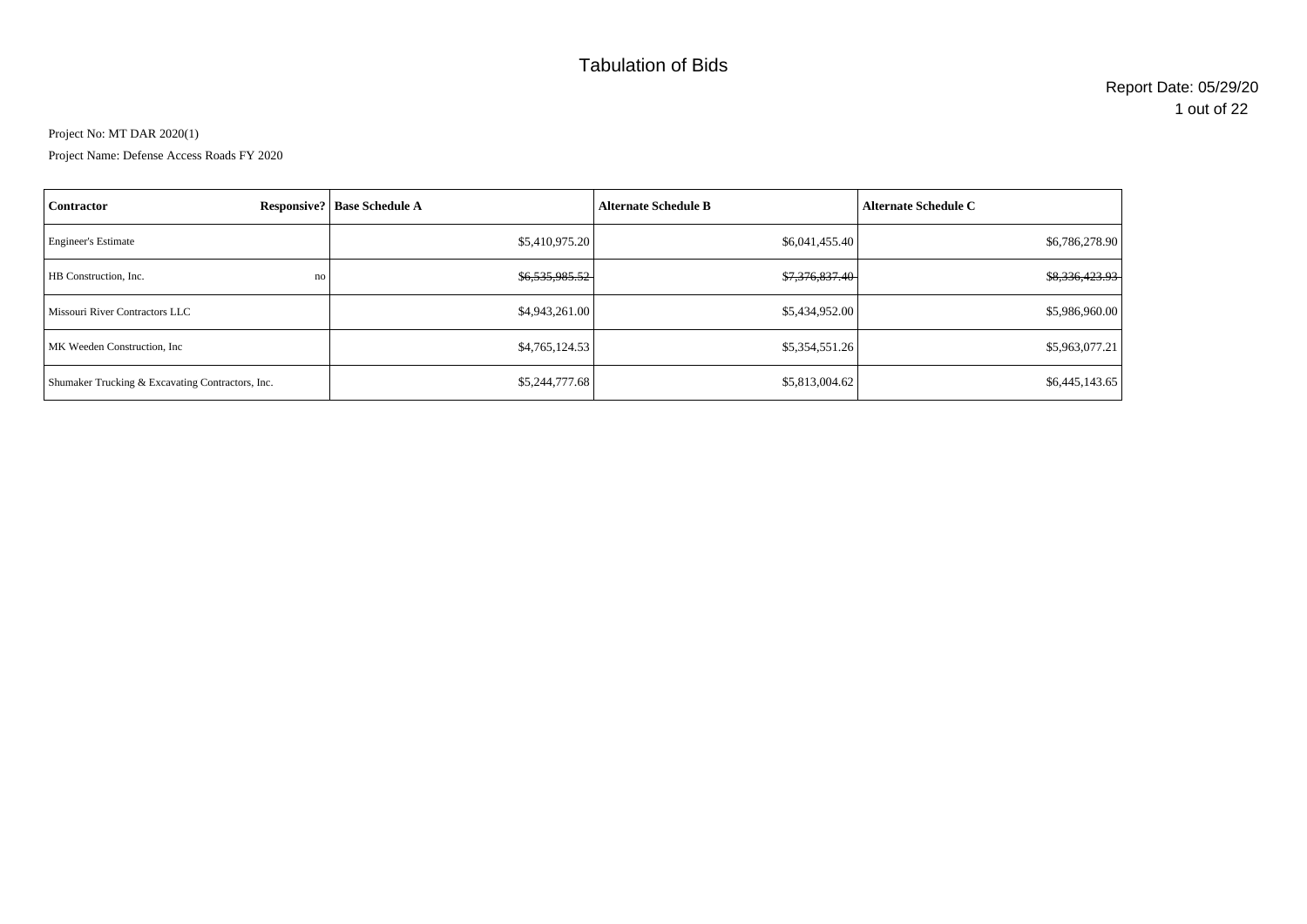Project No: MT DAR 2020(1) Project Name: Defense Access Roads FY 2020 Solcitation No: 69056720B000005 Division: Western Federal Lands State: MT County: Lewis And Clark, Cascade, Teton Federal Land: N/A Opened at: WFLHD

Schedule: A Schedule Type: Base

Opened by: Robert Kolln Date: 05/28/20

I certify that this Bid Tabulation accurately reflects the offers received for this solicitation.

|                 |                             | Signed: <b>DEAN ALAN</b> Digitally signed by |
|-----------------|-----------------------------|----------------------------------------------|
| Title:<br>Date: | $UMATHUM_{12:34:15-07'00'}$ |                                              |

| MK Weeden<br>Contract Awarded to:                                                        | Award Date: | 07/02/2020             |            |
|------------------------------------------------------------------------------------------|-------------|------------------------|------------|
| Contractor                                                                               | Comment     | <b>Bid Amount</b>      | Responsive |
| MK Weeden Construction, Inc.<br>PO Box 1164<br>Lewistown, MT 59457                       |             | \$4,765,124.53         |            |
| Missouri River Contractors LLC<br>3384 E US Hwy 12<br>Helena, MT 59601                   |             | \$4,943,261.00         |            |
| Shumaker Trucking & Excavating Contractors, Inc.<br>PO BOX 1279<br>Great Falls, MT 59403 |             | \$5,244,777.68         |            |
| HB Construction, Inc.<br>15955 NW 120th ST<br>Platte City, MT 64079                      |             | $($ \$6,535,985.52 $)$ | no         |
| <b>Engineer's Estimate</b>                                                               |             | \$5,410,975.20         |            |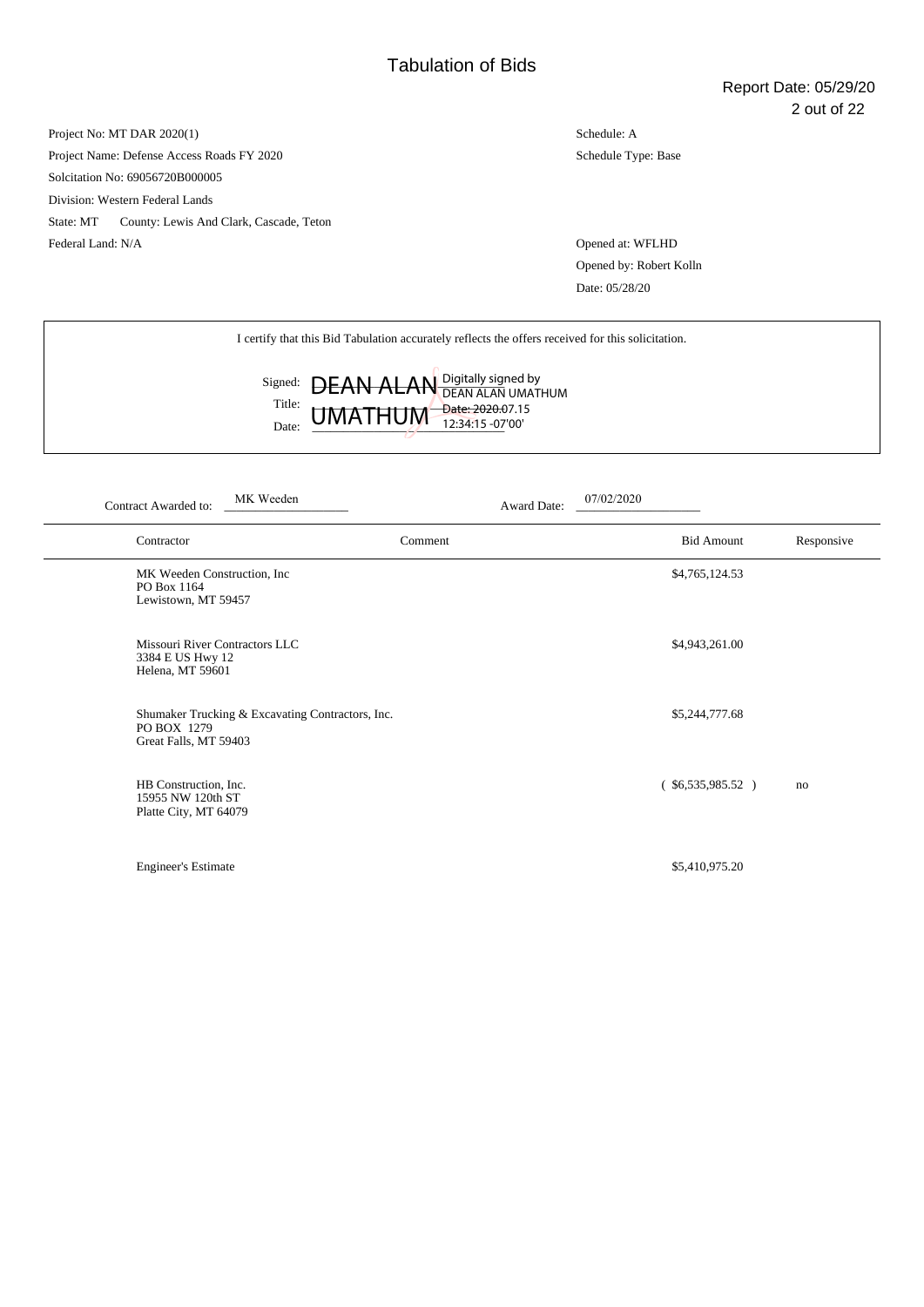Project Name: Defense Access Roads FY 2020

| Line<br>Item<br>Number | Pay Item No. | Description                                                                                                                                                               | Quantity | Unit        | Unit Price                                               | Amount                                                                      |
|------------------------|--------------|---------------------------------------------------------------------------------------------------------------------------------------------------------------------------|----------|-------------|----------------------------------------------------------|-----------------------------------------------------------------------------|
|                        |              |                                                                                                                                                                           |          |             |                                                          |                                                                             |
| A1000                  | 15101-0000   | <b>MOBILIZATION</b><br>MK Weeden Construction, Inc.                                                                                                                       |          |             | Lump Sum                                                 | \$341,640.00                                                                |
|                        |              | Missouri River Contractors LLC<br>Shumaker Trucking & Excavating Contractors, Inc.<br>HB Construction, Inc.<br>Engineer's Estimate                                        | ALL      | <b>LPSM</b> | Lump Sum<br>Lump Sum<br>Lump Sum<br>Lump Sum             | \$494,000.00<br>\$440,000.00<br>\$48,393.69<br>\$447,000.00                 |
| A1002                  | 15201-0000   | CONSTRUCTION SURVEY AND STAKING                                                                                                                                           |          |             |                                                          |                                                                             |
|                        |              | MK Weeden Construction, Inc.<br>Missouri River Contractors LLC<br>Shumaker Trucking & Excavating Contractors, Inc.<br>HB Construction, Inc.<br><b>Engineer's Estimate</b> | ALL      | <b>LPSM</b> | Lump Sum<br>Lump Sum<br>Lump Sum<br>Lump Sum<br>Lump Sum | \$24,912.81<br>\$50,000.00<br>\$42,500.00<br>\$111,964.10<br>\$58,000.00    |
| A1004                  | 15301-0000   | CONTRACTOR QUALITY CONTROL                                                                                                                                                |          |             |                                                          |                                                                             |
|                        |              | MK Weeden Construction, Inc.<br>Missouri River Contractors LLC<br>Shumaker Trucking & Excavating Contractors, Inc.<br>HB Construction, Inc.<br><b>Engineer's Estimate</b> | ALL      | <b>LPSM</b> | Lump Sum<br>Lump Sum<br>Lump Sum<br>Lump Sum<br>Lump Sum | \$156,780.00<br>\$91,000.00<br>\$171,414.00<br>\$202,800.38<br>\$200,000.00 |
| A1006                  | 15401-0000   | <b>CONTRACTOR TESTING</b>                                                                                                                                                 |          |             |                                                          |                                                                             |
|                        |              | MK Weeden Construction, Inc.<br>Missouri River Contractors LLC<br>Shumaker Trucking & Excavating Contractors, Inc.<br>HB Construction, Inc.<br><b>Engineer's Estimate</b> | ALL      | <b>LPSM</b> | Lump Sum<br>Lump Sum<br>Lump Sum<br>Lump Sum<br>Lump Sum | \$136,890.00<br>\$171,000.00<br>\$51,400.00<br>\$100,796.33<br>\$132,000.00 |
| A1008                  | 15501-0000   | CONSTRUCTION SCHEDULE                                                                                                                                                     |          |             |                                                          |                                                                             |
|                        |              | MK Weeden Construction, Inc.<br>Missouri River Contractors LLC<br>Shumaker Trucking & Excavating Contractors, Inc.<br>HB Construction, Inc.<br><b>Engineer's Estimate</b> | ALL      | <b>LPSM</b> | Lump Sum<br>Lump Sum<br>Lump Sum<br>Lump Sum<br>Lump Sum | \$5,850.00<br>\$4,100.00<br>\$5,900.00<br>\$10,140.02<br>\$9,000.00         |
| A1010                  | 15705-1400   | SOIL EROSION CONTROL, FIBER ROLL                                                                                                                                          |          |             |                                                          |                                                                             |
|                        |              | MK Weeden Construction, Inc.<br>Missouri River Contractors LLC<br>Shumaker Trucking & Excavating Contractors, Inc.<br>HB Construction, Inc.<br><b>Engineer's Estimate</b> | 3,470    | <b>LNFT</b> | \$3.51<br>\$4.00<br>\$3.40<br>\$7.93<br>\$4.00           | \$12,179.70<br>\$13,880.00<br>\$11,798.00<br>\$27,517.10<br>\$13,880.00     |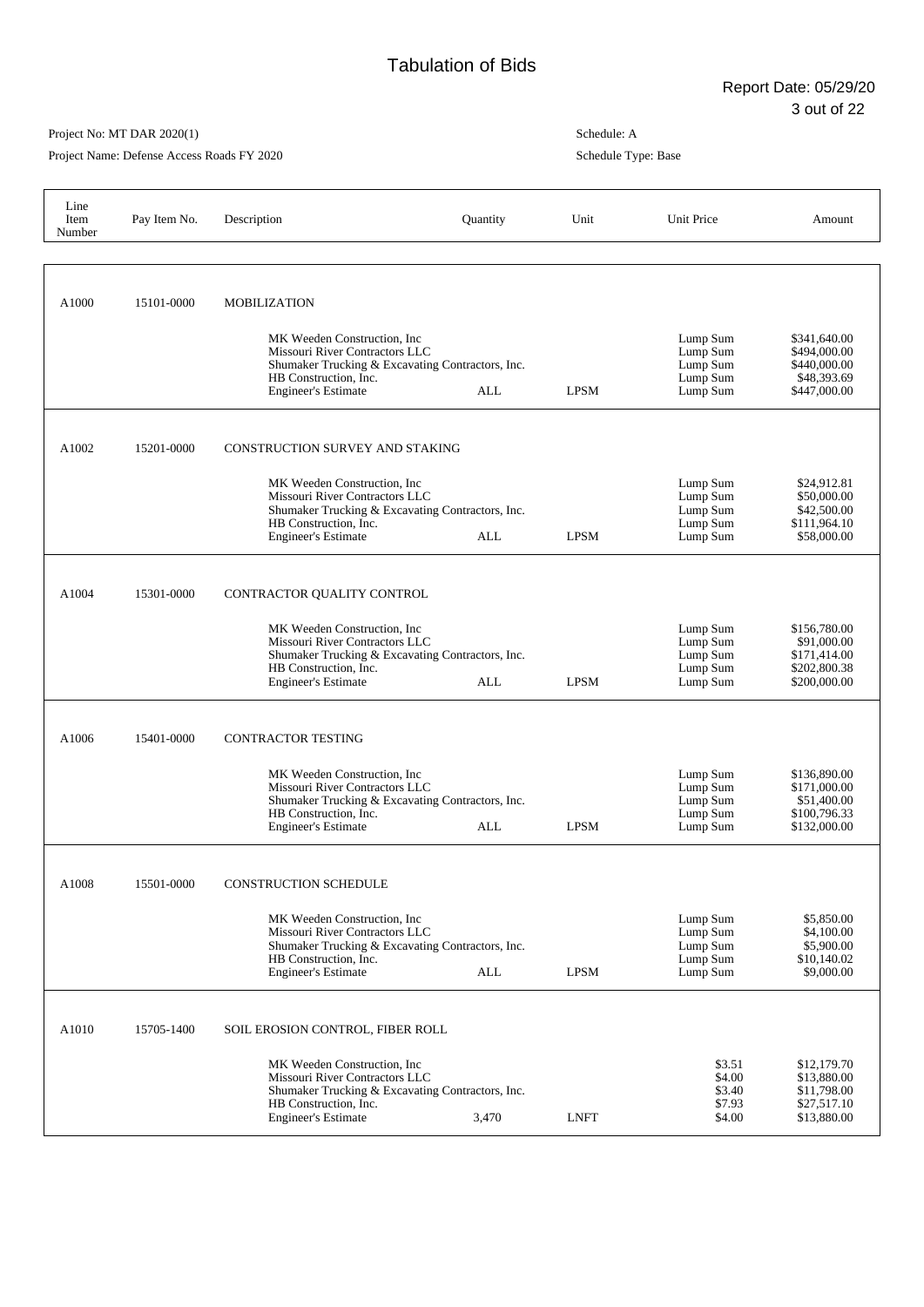٦

## Project No: MT DAR 2020(1)

Project Name: Defense Access Roads FY 2020

| Line<br>Item<br>Number | Pay Item No. | Description                                                                                                                                                               | Quantity | Unit        | Unit Price                                                            | Amount                                                                  |
|------------------------|--------------|---------------------------------------------------------------------------------------------------------------------------------------------------------------------------|----------|-------------|-----------------------------------------------------------------------|-------------------------------------------------------------------------|
|                        |              |                                                                                                                                                                           |          |             |                                                                       |                                                                         |
| A1012                  | 15706-0200   | SOIL EROSION CONTROL, CHECK DAM (FILTER ROCK)                                                                                                                             |          |             |                                                                       |                                                                         |
|                        |              | MK Weeden Construction, Inc.<br>Missouri River Contractors LLC<br>Shumaker Trucking & Excavating Contractors, Inc.<br>HB Construction, Inc.<br><b>Engineer's Estimate</b> | 25       | <b>EACH</b> | \$117.00<br>\$200.00<br>\$270.00<br>\$1,559.00<br>\$85.00             | \$2,925.00<br>\$5,000.00<br>\$6,750.00<br>\$38,975.00<br>\$2,125.00     |
| A1014                  | 15801-0000   | <b>WATERING FOR DUST CONTROL</b>                                                                                                                                          |          |             |                                                                       |                                                                         |
|                        |              | MK Weeden Construction, Inc<br>Missouri River Contractors LLC<br>Shumaker Trucking & Excavating Contractors, Inc.<br>HB Construction, Inc.<br><b>Engineer's Estimate</b>  | 3,769    | <b>MGAL</b> | \$1.17<br>\$1.00<br>\$4.28<br>\$62.93<br>\$5.00                       | \$4,409.73<br>\$3,769.00<br>\$16,131.32<br>\$237,183.17<br>\$18,845.00  |
| A1016                  | 20101-0000   | <b>CLEARING AND GRUBBING</b>                                                                                                                                              |          |             |                                                                       |                                                                         |
|                        |              | MK Weeden Construction, Inc.<br>Missouri River Contractors LLC<br>Shumaker Trucking & Excavating Contractors, Inc.<br>HB Construction, Inc.<br><b>Engineer's Estimate</b> | 0.3      | <b>ACRE</b> | \$11,700.00<br>\$15,000.00<br>\$7,062.00<br>\$15,483.73<br>\$9,000.00 | \$3,510.00<br>\$4,500.00<br>\$2,118.60<br>\$4,645.12<br>\$2,700.00      |
| A <sub>1018</sub>      | 20411-0000   | <b>SELECT BORROW</b>                                                                                                                                                      |          |             |                                                                       |                                                                         |
|                        |              | MK Weeden Construction, Inc.<br>Missouri River Contractors LLC<br>Shumaker Trucking & Excavating Contractors, Inc.<br>HB Construction, Inc.<br><b>Engineer's Estimate</b> | 1,580    | <b>TON</b>  | \$23.77<br>\$20.00<br>\$25.00<br>\$17.11<br>\$20.00                   | \$37,556.60<br>\$31,600.00<br>\$39,500.00<br>\$27,033.80<br>\$31,600.00 |
| A1020                  | 25101-0200   | PLACED RIPRAP, METHOD A, CLASS 2 (ENERGY DISSIPATOR)                                                                                                                      |          |             |                                                                       |                                                                         |
|                        |              | MK Weeden Construction, Inc.<br>Missouri River Contractors LLC<br>Shumaker Trucking & Excavating Contractors, Inc.<br>HB Construction, Inc.<br><b>Engineer's Estimate</b> | 8        | <b>CUYD</b> | \$234.00<br>\$300.00<br>\$134.00<br>\$493.30<br>\$125.00              | \$1,872.00<br>\$2,400.00<br>\$1,072.00<br>\$3,946.40<br>\$1,000.00      |
| A1022                  | 25101-0200   | PLACED RIPRAP, METHOD A, CLASS 2 (RIPRAP HEADWALL)                                                                                                                        |          |             |                                                                       |                                                                         |
|                        |              | MK Weeden Construction, Inc.<br>Missouri River Contractors LLC<br>Shumaker Trucking & Excavating Contractors, Inc.<br>HB Construction, Inc.<br><b>Engineer's Estimate</b> | 24       | <b>CUYD</b> | \$234.00<br>\$300.00<br>\$134.00<br>\$359.41<br>\$125.00              | \$5,616.00<br>\$7,200.00<br>\$3,216.00<br>\$8,625.84<br>\$3,000.00      |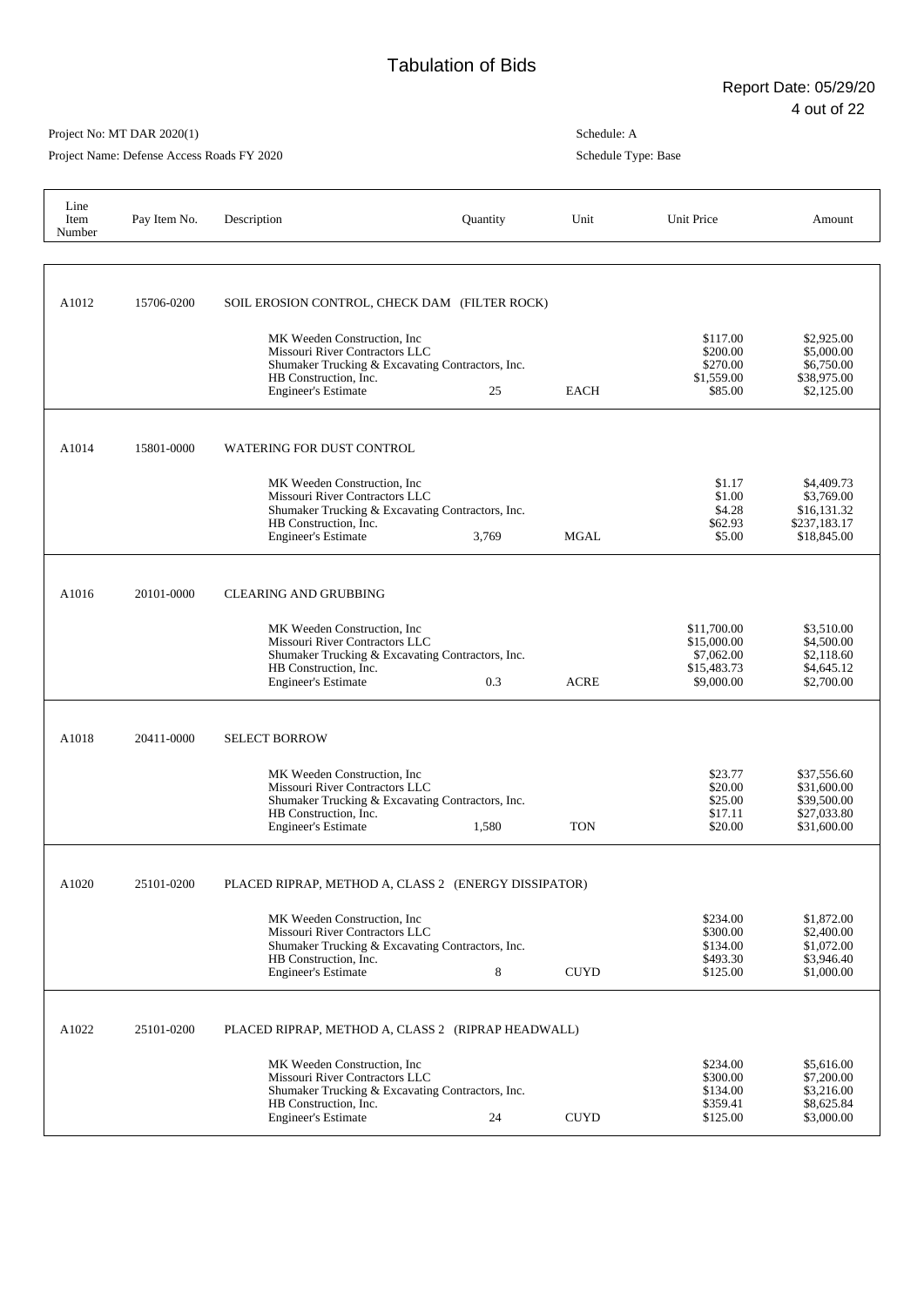Project Name: Defense Access Roads FY 2020

| Line<br>Item<br>Number | Pay Item No. | Description                                                                                                                                                                         | Quantity | Unit        | Unit Price                                          | Amount                                                                                 |
|------------------------|--------------|-------------------------------------------------------------------------------------------------------------------------------------------------------------------------------------|----------|-------------|-----------------------------------------------------|----------------------------------------------------------------------------------------|
| A1024                  | 30202-2000   | ROADWAY AGGREGATE, METHOD 2 (F ROADS)<br>MK Weeden Construction, Inc<br>Missouri River Contractors LLC<br>Shumaker Trucking & Excavating Contractors, Inc.<br>HB Construction, Inc. |          |             | \$18.38<br>\$27.00<br>\$20.96<br>\$34.79            | \$19,942.30<br>\$29,295.00<br>\$22,741.60<br>\$37,747.15                               |
|                        |              | <b>Engineer's Estimate</b>                                                                                                                                                          | 1,085    | <b>TON</b>  | \$24.00                                             | \$26,040.00                                                                            |
| A1026                  | 30202-2000   | ROADWAY AGGREGATE, METHOD 2 (G ROADS)                                                                                                                                               |          |             |                                                     |                                                                                        |
|                        |              | MK Weeden Construction, Inc.<br>Missouri River Contractors LLC<br>Shumaker Trucking & Excavating Contractors, Inc.<br>HB Construction, Inc.<br><b>Engineer's Estimate</b>           | 85       | <b>TON</b>  | \$20.85<br>\$22.00<br>\$24.89<br>\$30.67<br>\$24.00 | \$1,772.25<br>\$1,870.00<br>\$2,115.65<br>\$2,606.95<br>\$2,040.00                     |
| A1028                  | 30202-2000   | ROADWAY AGGREGATE, METHOD 2 (I ROADS)                                                                                                                                               |          |             |                                                     |                                                                                        |
|                        |              | MK Weeden Construction. Inc.<br>Missouri River Contractors LLC<br>Shumaker Trucking & Excavating Contractors, Inc.<br>HB Construction, Inc.<br><b>Engineer's Estimate</b>           | 905      | <b>TON</b>  | \$21.69<br>\$24.00<br>\$20.96<br>\$39.26<br>\$24.00 | \$19,629.45<br>\$21,720.00<br>\$18,968.80<br>\$35,530.30<br>\$21,720.00                |
| A1030                  | 30302-6000   | ROADWAY RECONDITIONING                                                                                                                                                              |          |             |                                                     |                                                                                        |
|                        |              | MK Weeden Construction, Inc.<br>Missouri River Contractors LLC<br>Shumaker Trucking & Excavating Contractors, Inc.<br>HB Construction, Inc.<br><b>Engineer's Estimate</b>           | 279,893  | <b>LNFT</b> | \$0.35<br>\$1.00<br>\$1.00<br>\$2.58<br>\$0.90      | \$97,962.55<br>\$279,893.00<br>\$279,893.00<br>\$722,123.94<br>\$251,903.70            |
| A1032                  | 31103-3000   | STABILIZED AGGREGATE SURFACE COURSE, CALCIUM CHLORIDE, IMPORTED AGGREGATE (F ROADS)                                                                                                 |          |             |                                                     |                                                                                        |
|                        |              | MK Weeden Construction, Inc.<br>Missouri River Contractors LLC<br>Shumaker Trucking & Excavating Contractors, Inc.<br>HB Construction, Inc.<br><b>Engineer's Estimate</b>           | 79,608   | <b>TON</b>  | \$18.38<br>\$16.00<br>\$19.67<br>\$22.73<br>\$21.00 | \$1,463,195.04<br>\$1,273,728.00<br>\$1,565,889.36<br>\$1,809,489.84<br>\$1,671,768.00 |
| A1036                  | 31103-3000   | STABILIZED AGGREGATE SURFACE COURSE, CALCIUM CHLORIDE, IMPORTED AGGREGATE (G ROADS)                                                                                                 |          |             |                                                     |                                                                                        |
|                        |              | MK Weeden Construction, Inc.<br>Missouri River Contractors LLC<br>Shumaker Trucking & Excavating Contractors, Inc.<br>HB Construction, Inc.<br><b>Engineer's Estimate</b>           | 6,172    | <b>TON</b>  | \$20.85<br>\$16.50<br>\$23.80<br>\$18.60<br>\$21.00 | \$128,686.20<br>\$101,838.00<br>\$146,893.60<br>\$114,799.20<br>\$129,612.00           |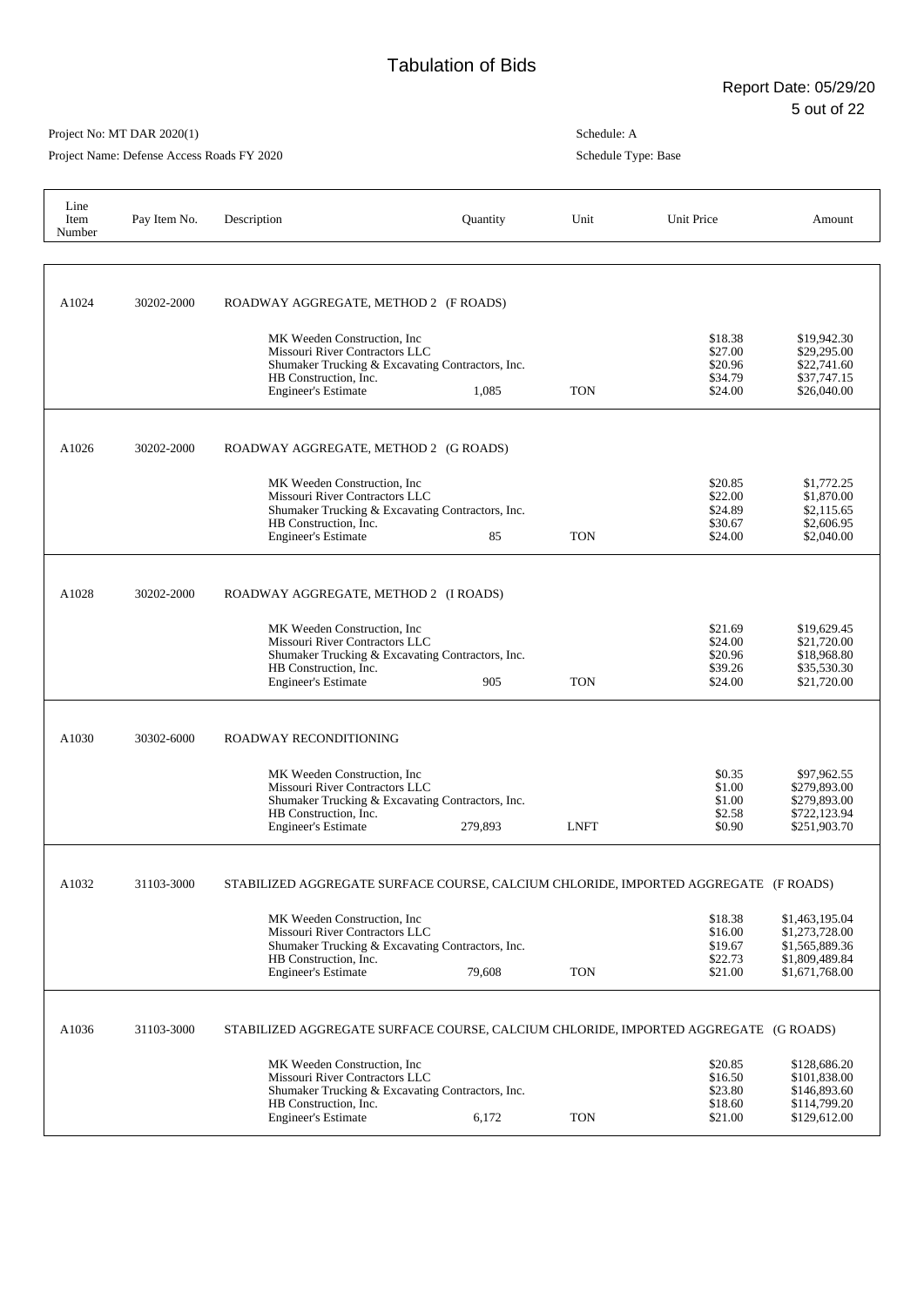Project Name: Defense Access Roads FY 2020

| Line<br>Item<br>Number | Pay Item No. | Description                                                                                                                                                               | Quantity | Unit        | Unit Price                                                         | Amount                                                                                 |
|------------------------|--------------|---------------------------------------------------------------------------------------------------------------------------------------------------------------------------|----------|-------------|--------------------------------------------------------------------|----------------------------------------------------------------------------------------|
| A1040                  | 31103-3000   | STABILIZED AGGREGATE SURFACE COURSE, CALCIUM CHLORIDE, IMPORTED AGGREGATE (I ROADS)                                                                                       |          |             |                                                                    |                                                                                        |
|                        |              | MK Weeden Construction, Inc.<br>Missouri River Contractors LLC<br>Shumaker Trucking & Excavating Contractors, Inc.<br>HB Construction, Inc.<br><b>Engineer's Estimate</b> | 41,749   | <b>TON</b>  | \$21.69<br>\$18.00<br>\$20.00<br>\$27.19<br>\$21.00                | \$905,535.81<br>\$751,482.00<br>\$834,980.00<br>\$1,135,155.31<br>\$876,729.00         |
| A1044                  | 31110-0000   | <b>CALCIUM CHLORIDE</b>                                                                                                                                                   |          |             |                                                                    |                                                                                        |
|                        |              | MK Weeden Construction, Inc.<br>Missouri River Contractors LLC<br>Shumaker Trucking & Excavating Contractors, Inc.<br>HB Construction. Inc.<br><b>Engineer's Estimate</b> | 2,274    | <b>TON</b>  | \$508.20<br>\$600.00<br>\$557.00<br>\$572.71<br>\$550.00           | \$1,155,646.80<br>\$1,364,400.00<br>\$1,266,618.00<br>\$1,302,342.54<br>\$1,250,700.00 |
| A1046                  | 60201-0800   | 24-INCH PIPE CULVERT                                                                                                                                                      |          |             |                                                                    |                                                                                        |
|                        |              | MK Weeden Construction, Inc.<br>Missouri River Contractors LLC<br>Shumaker Trucking & Excavating Contractors, Inc.<br>HB Construction, Inc.<br><b>Engineer's Estimate</b> | 88       | <b>LNFT</b> | \$146.25<br>\$130.00<br>\$110.00<br>\$90.13<br>\$100.00            | \$12,870.00<br>\$11,440.00<br>\$9,680.00<br>\$7,931.44<br>\$8,800.00                   |
| A1048                  | 60704-0000   | <b>CLEANING CULVERT IN PLACE</b>                                                                                                                                          |          |             |                                                                    |                                                                                        |
|                        |              | MK Weeden Construction, Inc.<br>Missouri River Contractors LLC<br>Shumaker Trucking & Excavating Contractors, Inc.<br>HB Construction, Inc.<br><b>Engineer's Estimate</b> | 16       | <b>EACH</b> | \$1,170.00<br>\$2,000.00<br>\$1,995.00<br>\$2,107.78<br>\$1,500.00 | \$18,720.00<br>\$32,000.00<br>\$31,920.00<br>\$33,724.48<br>\$24,000.00                |
| A1050                  | 60705-0000   | REPAIRING DRAINAGE STRUCTURE                                                                                                                                              |          |             |                                                                    |                                                                                        |
|                        |              | MK Weeden Construction, Inc<br>Missouri River Contractors LLC<br>Shumaker Trucking & Excavating Contractors, Inc.<br>HB Construction, Inc.<br><b>Engineer's Estimate</b>  | 12       | <b>EACH</b> | \$1,404.00<br>\$1,600.00<br>\$2,510.00<br>\$1,492.90<br>\$2,000.00 | \$16,848.00<br>\$19,200.00<br>\$30,120.00<br>\$17,914.80<br>\$24,000.00                |
| A1052                  | 62201-0300   | DUMP TRUCK, 12 CUBIC YARD MINIMUM CAPACITY                                                                                                                                |          |             |                                                                    |                                                                                        |
|                        |              | MK Weeden Construction, Inc.<br>Missouri River Contractors LLC<br>Shumaker Trucking & Excavating Contractors, Inc.<br>HB Construction, Inc.<br><b>Engineer's Estimate</b> | 65       | <b>HOUR</b> | \$139.23<br>\$110.00<br>\$160.00<br>\$145.02<br>\$135.00           | \$9,049.95<br>\$7,150.00<br>\$10,400.00<br>\$9,426.30<br>\$8,775.00                    |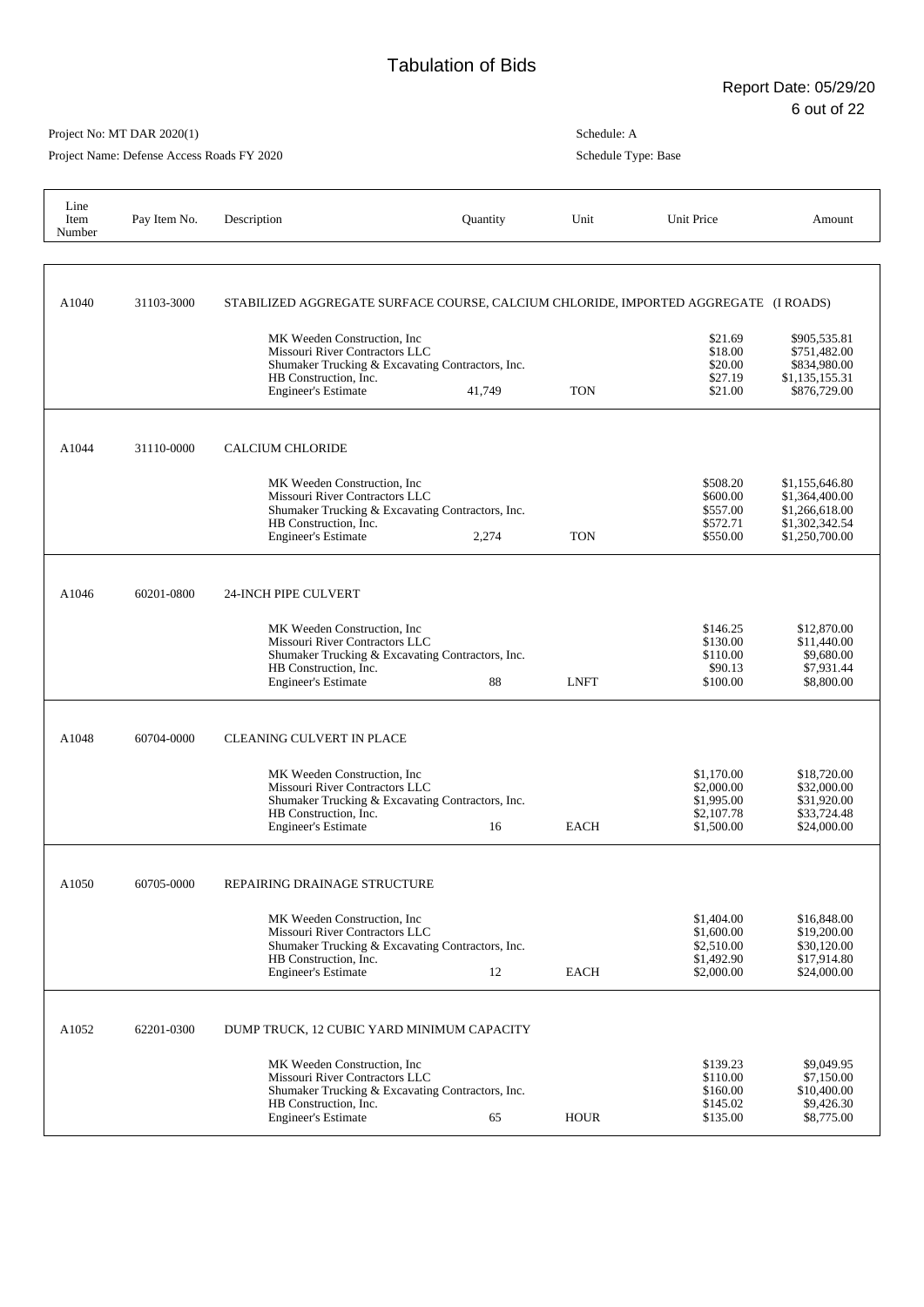Project Name: Defense Access Roads FY 2020

| Line<br>Item<br>Number | Pay Item No. | Description                                                                                                                                                               | Quantity | Unit        | Unit Price                                               | Amount                                                                   |
|------------------------|--------------|---------------------------------------------------------------------------------------------------------------------------------------------------------------------------|----------|-------------|----------------------------------------------------------|--------------------------------------------------------------------------|
| A1054                  | 62201-0550   | BACKHOE LOADER, 6 CUBIC FOOT MINIMUM RATED CAPACITY BUCKET, 24-INCH WIDTH                                                                                                 |          |             |                                                          |                                                                          |
|                        |              | MK Weeden Construction, Inc.<br>Missouri River Contractors LLC<br>Shumaker Trucking & Excavating Contractors, Inc.<br>HB Construction, Inc.<br><b>Engineer's Estimate</b> | 66       | <b>HOUR</b> | \$108.81<br>\$115.00<br>\$185.00<br>\$173.69<br>\$115.00 | \$7,181.46<br>\$7,590.00<br>\$12,210.00<br>\$11,463.54<br>\$7,590.00     |
| A1056                  | 62201-2850   | MOTOR GRADER, 12 FOOT MINIMUM BLADE                                                                                                                                       |          |             |                                                          |                                                                          |
|                        |              | MK Weeden Construction, Inc.<br>Missouri River Contractors LLC<br>Shumaker Trucking & Excavating Contractors, Inc.<br>HB Construction, Inc.<br><b>Engineer's Estimate</b> | 44       | <b>HOUR</b> | \$135.72<br>\$88.00<br>\$171.00<br>\$194.31<br>\$150.00  | \$5,971.68<br>\$3,872.00<br>\$7,524.00<br>\$8,549.64<br>\$6,600.00       |
| A1058                  | 62301-0000   | <b>GENERAL LABOR</b>                                                                                                                                                      |          |             |                                                          |                                                                          |
|                        |              | MK Weeden Construction, Inc.<br>Missouri River Contractors LLC<br>Shumaker Trucking & Excavating Contractors, Inc.<br>HB Construction, Inc.<br><b>Engineer's Estimate</b> | 56       | <b>HOUR</b> | \$70.20<br>\$44.00<br>\$75.00<br>\$61.13<br>\$60.00      | \$3,931.20<br>\$2,464.00<br>\$4,200.00<br>\$3,423.28<br>\$3,360.00       |
| A1060                  | 62405-0300   | PLACING CONSERVED TOPSOIL, 4-INCH DEPTH                                                                                                                                   |          |             |                                                          |                                                                          |
|                        |              | MK Weeden Construction, Inc.<br>Missouri River Contractors LLC<br>Shumaker Trucking & Excavating Contractors, Inc.<br>HB Construction, Inc.<br><b>Engineer's Estimate</b> | 1,875    | SQYD        | \$1.29<br>\$1.00<br>\$4.28<br>\$12.16<br>\$3.00          | \$2,418.75<br>\$1,875.00<br>\$8,025.00<br>\$22,800.00<br>\$5,625.00      |
| A1062                  | 62502-0000   | TURF ESTABLISHMENT (DRY METHOD)                                                                                                                                           |          |             |                                                          |                                                                          |
|                        |              | MK Weeden Construction, Inc.<br>Missouri River Contractors LLC<br>Shumaker Trucking & Excavating Contractors, Inc.<br>HB Construction, Inc.<br><b>Engineer's Estimate</b> | 1,875    | SQYD        | \$3.51<br>\$5.00<br>\$3.21<br>\$6.76<br>\$3.50           | \$6,581.25<br>\$9,375.00<br>\$6,018.75<br>\$12,675.00<br>\$6,562.50      |
| A1064                  | 63501-0000   | TEMPORARY TRAFFIC CONTROL                                                                                                                                                 |          |             |                                                          |                                                                          |
|                        |              | MK Weeden Construction, Inc.<br>Missouri River Contractors LLC<br>Shumaker Trucking & Excavating Contractors, Inc.<br>HB Construction, Inc.<br>Engineer's Estimate        | ALL      | <b>LPSM</b> | Lump Sum<br>Lump Sum<br>Lump Sum<br>Lump Sum<br>Lump Sum | \$14,040.00<br>\$30,000.00<br>\$17,120.00<br>\$302,744.86<br>\$25,000.00 |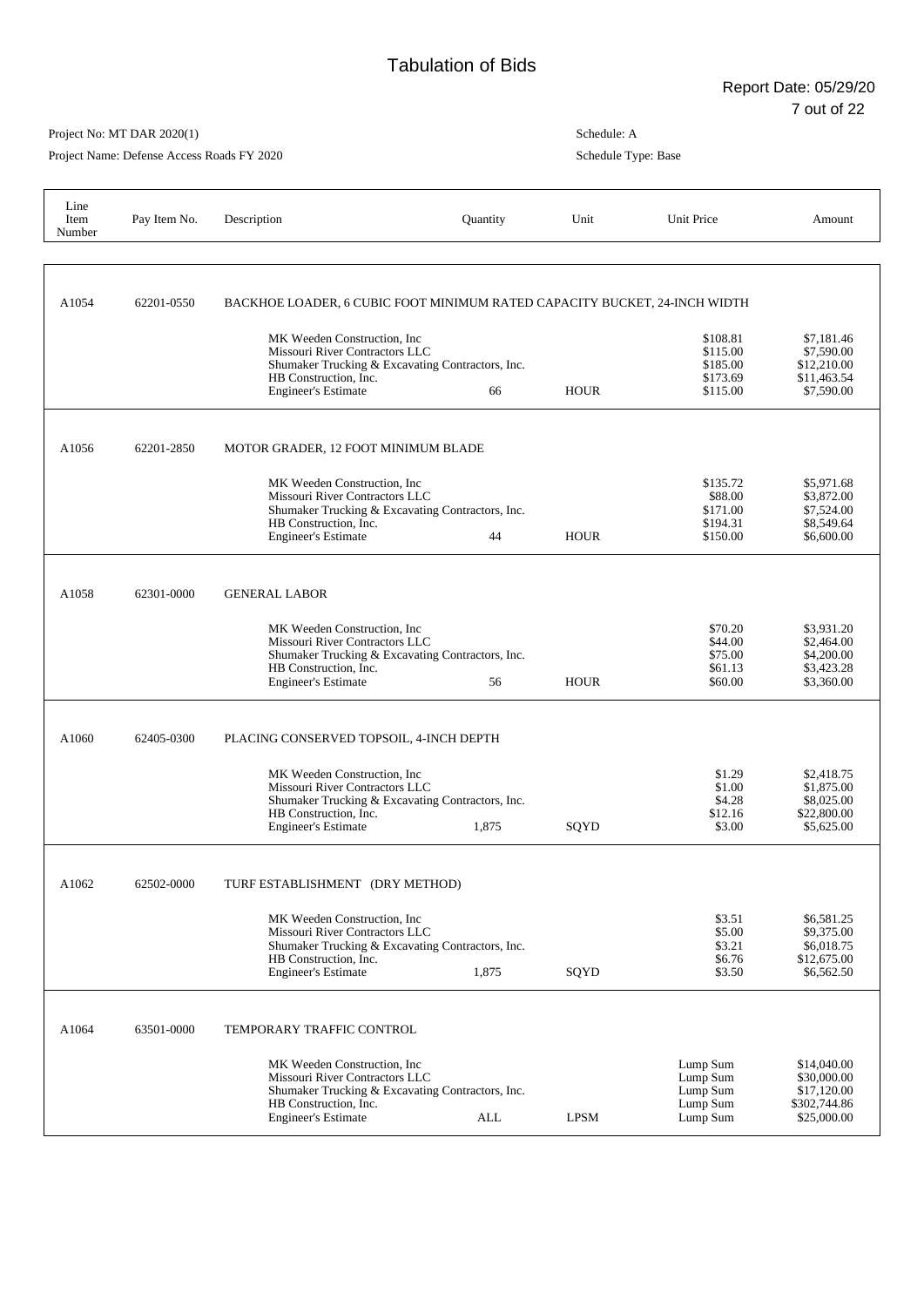Project Name: Defense Access Roads FY 2020

| Line<br>Item<br>Number | Pay Item No. | Description                                                                                                                                                                                             | Quantity | Unit        | Unit Price                                          | Amount                                                                                 |
|------------------------|--------------|---------------------------------------------------------------------------------------------------------------------------------------------------------------------------------------------------------|----------|-------------|-----------------------------------------------------|----------------------------------------------------------------------------------------|
|                        |              |                                                                                                                                                                                                         |          |             |                                                     |                                                                                        |
| A1066                  | 63506-0500   | TEMPORARY TRAFFIC CONTROL, FLAGGER                                                                                                                                                                      |          |             |                                                     |                                                                                        |
|                        |              | MK Weeden Construction, Inc.<br>Missouri River Contractors LLC<br>Shumaker Trucking & Excavating Contractors, Inc.<br>HB Construction, Inc.<br><b>Engineer's Estimate</b>                               | 2,820    | <b>HOUR</b> | \$50.00<br>\$41.00<br>\$63.00<br>\$43.80<br>\$50.00 | \$141,000.00<br>\$115,620.00<br>\$177,660.00<br>\$123,516.00<br>\$141,000.00           |
|                        |              | Total Schedule - All Items<br>MK Weeden Construction, Inc.<br>Missouri River Contractors LLC<br>Shumaker Trucking & Excavating Contractors, Inc.<br>HB Construction, Inc.<br><b>Engineer's Estimate</b> |          |             |                                                     | \$4,765,124.53<br>\$4,943,261.00<br>\$5,244,777.68<br>\$6,535,985.52<br>\$5,410,975.20 |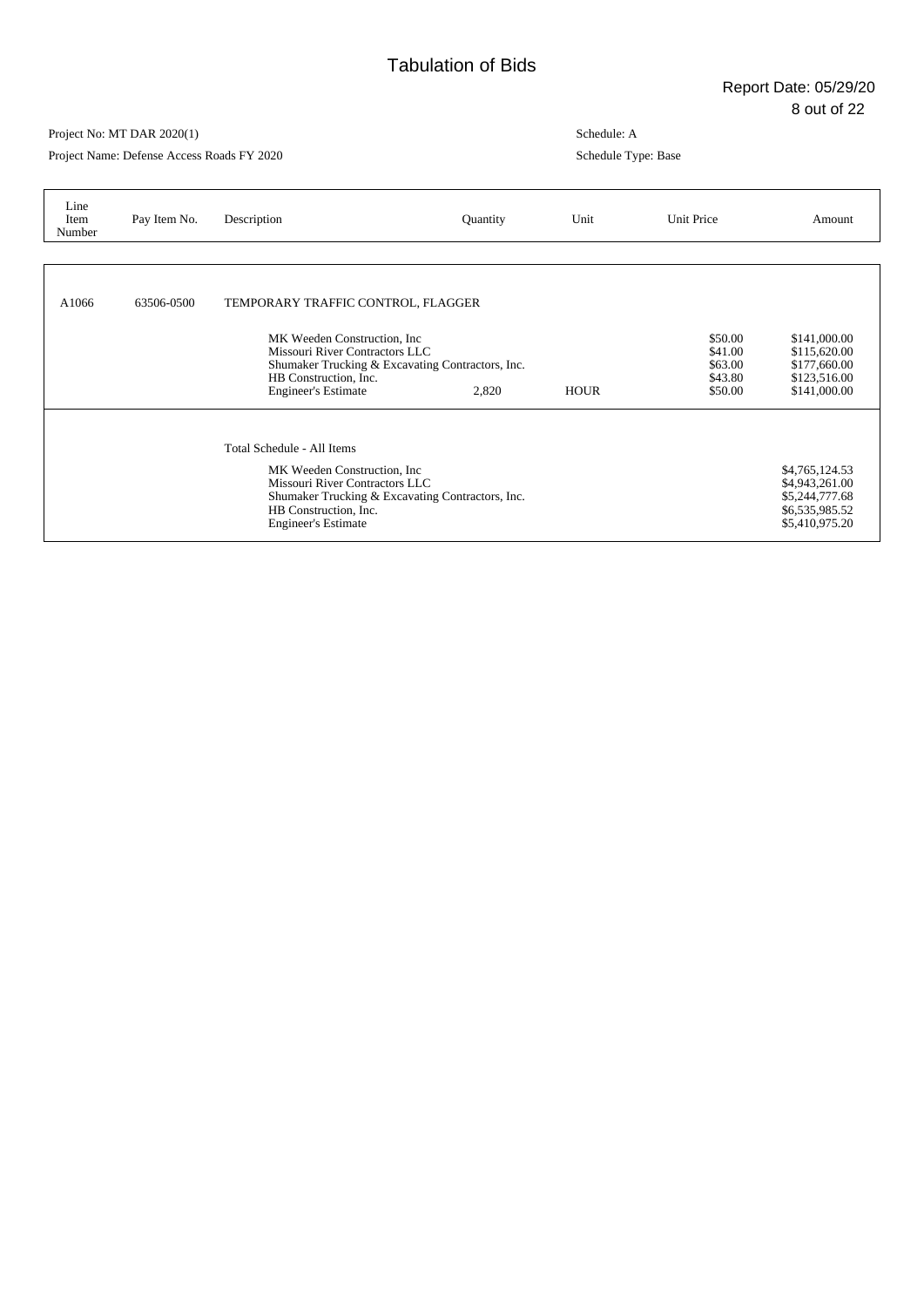Project No: MT DAR 2020(1) Project Name: Defense Access Roads FY 2020 Solcitation No: 69056720B000005 Division: Western Federal Lands State: MT County: Lewis And Clark, Cascade, Teton Federal Land: N/A Opened at: WFLHD

Schedule: B Schedule Type: Alternate

Opened by: Robert Kolln Date: 05/28/20

| I certify that this Bid Tabulation accurately reflects the offers received for this solicitation. |        |  |  |  |
|---------------------------------------------------------------------------------------------------|--------|--|--|--|
|                                                                                                   |        |  |  |  |
|                                                                                                   | Title: |  |  |  |
|                                                                                                   |        |  |  |  |

Contract Awarded to: \_\_\_\_\_\_\_\_\_\_\_\_\_\_\_\_\_\_\_\_ Award Date: \_\_\_\_\_\_\_\_\_\_\_\_\_\_\_\_\_\_\_\_

| Contractor                                                                               | Comment | <b>Bid Amount</b>  | Responsive |
|------------------------------------------------------------------------------------------|---------|--------------------|------------|
| MK Weeden Construction, Inc.<br>PO Box 1164<br>Lewistown, MT 59457                       |         | \$5,354,551.26     |            |
| Missouri River Contractors LLC<br>3384 E US Hwy 12<br>Helena, MT 59601                   |         | \$5,434,952.00     |            |
| Shumaker Trucking & Excavating Contractors, Inc.<br>PO BOX 1279<br>Great Falls, MT 59403 |         | \$5,813,004.62     |            |
| HB Construction, Inc.<br>15955 NW 120th ST<br>Platte City, MT 64079                      |         | $(*57,376,837.40)$ | no         |
| <b>Engineer's Estimate</b>                                                               |         | \$6,041,455.40     |            |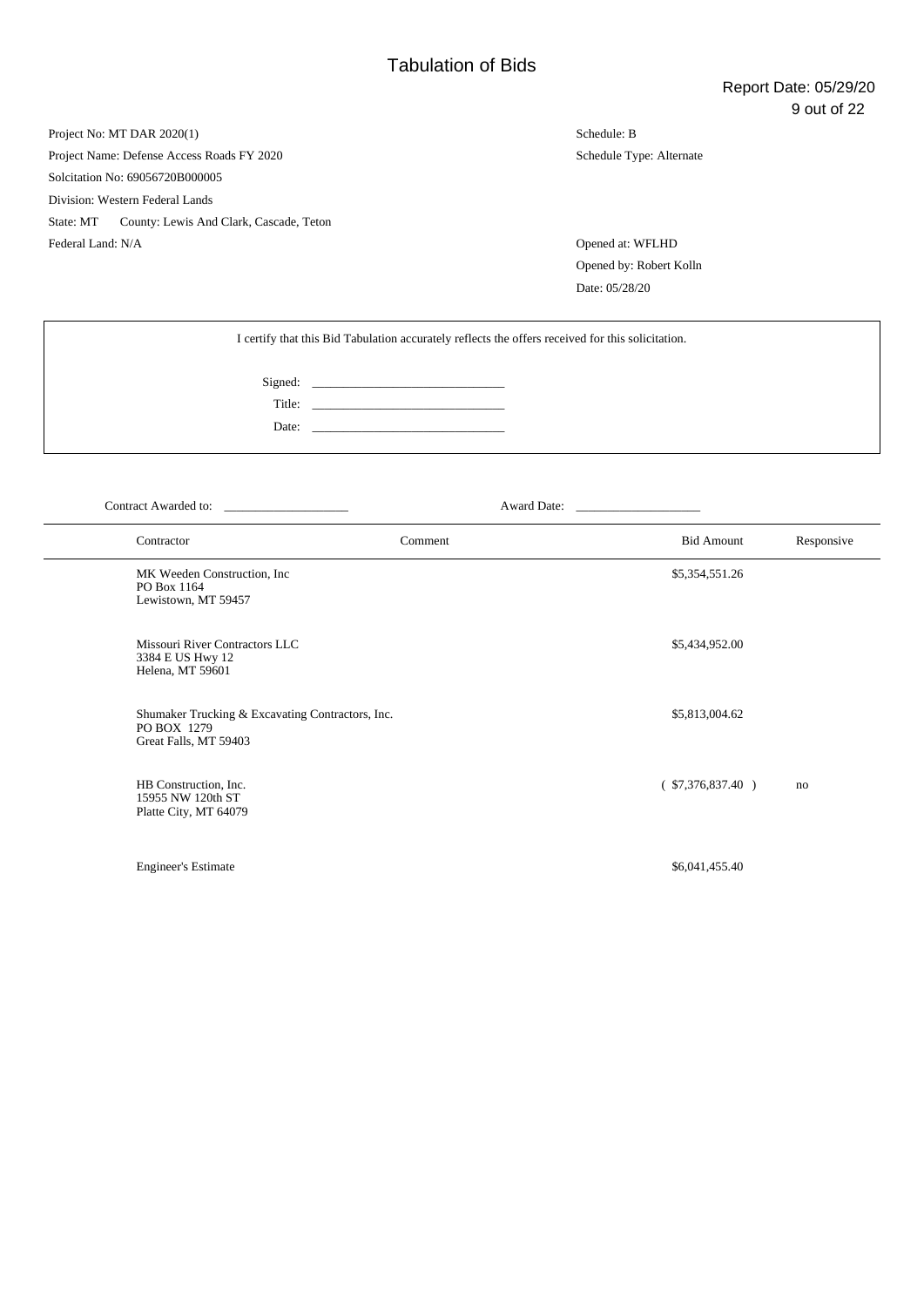Project Name: Defense Access Roads FY 2020

| Line<br>Item<br>Number | Pay Item No. | Description                                                                                                                                                                                      | Quantity | Unit        | Unit Price                                               | Amount                                                                      |
|------------------------|--------------|--------------------------------------------------------------------------------------------------------------------------------------------------------------------------------------------------|----------|-------------|----------------------------------------------------------|-----------------------------------------------------------------------------|
|                        |              |                                                                                                                                                                                                  |          |             |                                                          |                                                                             |
| <b>B1000</b>           | 15101-0000   | <b>MOBILIZATION</b><br>MK Weeden Construction, Inc.<br>Missouri River Contractors LLC<br>Shumaker Trucking & Excavating Contractors, Inc.<br>HB Construction. Inc.<br><b>Engineer's Estimate</b> | ALL      | <b>LPSM</b> | Lump Sum<br>Lump Sum<br>Lump Sum<br>Lump Sum<br>Lump Sum | \$368,550.00<br>\$505,000.25<br>\$440,000.00<br>\$52,679.25<br>\$500,000.00 |
|                        |              |                                                                                                                                                                                                  |          |             |                                                          |                                                                             |
| B1002                  | 15201-0000   | CONSTRUCTION SURVEY AND STAKING<br>MK Weeden Construction, Inc.                                                                                                                                  |          |             | Lump Sum                                                 | \$27,733.68                                                                 |
|                        |              | Missouri River Contractors LLC<br>Shumaker Trucking & Excavating Contractors, Inc.<br>HB Construction, Inc.<br><b>Engineer's Estimate</b>                                                        | ALL      | <b>LPSM</b> | Lump Sum<br>Lump Sum<br>Lump Sum<br>Lump Sum             | \$50,000.00<br>\$42,500.00<br>\$129,464.99<br>\$65,000.00                   |
| <b>B1004</b>           | 15301-0000   | CONTRACTOR QUALITY CONTROL                                                                                                                                                                       |          |             |                                                          |                                                                             |
|                        |              | MK Weeden Construction, Inc.<br>Missouri River Contractors LLC<br>Shumaker Trucking & Excavating Contractors, Inc.<br>HB Construction, Inc.<br><b>Engineer's Estimate</b>                        | ALL      | <b>LPSM</b> | Lump Sum<br>Lump Sum<br>Lump Sum<br>Lump Sum<br>Lump Sum | \$167,310.00<br>\$91,000.00<br>\$171,414.00<br>\$225,573.73<br>\$220,000.00 |
| <b>B1006</b>           | 15401-0000   | <b>CONTRACTOR TESTING</b>                                                                                                                                                                        |          |             |                                                          |                                                                             |
|                        |              | MK Weeden Construction, Inc.<br>Missouri River Contractors LLC<br>Shumaker Trucking & Excavating Contractors, Inc.<br>HB Construction, Inc.<br><b>Engineer's Estimate</b>                        | ALL      | <b>LPSM</b> | Lump Sum<br>Lump Sum<br>Lump Sum<br>Lump Sum<br>Lump Sum | \$147,420.00<br>\$171,000.00<br>\$51,400.00<br>\$113,374.92<br>\$147,000.00 |
| <b>B1008</b>           | 15501-0000   | <b>CONSTRUCTION SCHEDULE</b>                                                                                                                                                                     |          |             |                                                          |                                                                             |
|                        |              | MK Weeden Construction, Inc.<br>Missouri River Contractors LLC<br>Shumaker Trucking & Excavating Contractors, Inc.<br>HB Construction, Inc.<br><b>Engineer's Estimate</b>                        | ALL      | <b>LPSM</b> | Lump Sum<br>Lump Sum<br>Lump Sum<br>Lump Sum<br>Lump Sum | \$5,850.00<br>\$4,100.00<br>\$5,900.00<br>\$11,405.41<br>\$10,000.00        |
| <b>B1010</b>           | 15705-1400   | SOIL EROSION CONTROL, FIBER ROLL                                                                                                                                                                 |          |             |                                                          |                                                                             |
|                        |              | MK Weeden Construction, Inc<br>Missouri River Contractors LLC<br>Shumaker Trucking & Excavating Contractors, Inc.<br>HB Construction, Inc.<br><b>Engineer's Estimate</b>                         | 4,010    | <b>LNFT</b> | \$3.51<br>\$4.00<br>\$3.40<br>\$7.93<br>\$4.00           | \$14,075.10<br>\$16,040.00<br>\$13,634.00<br>\$31,799.30<br>\$16,040.00     |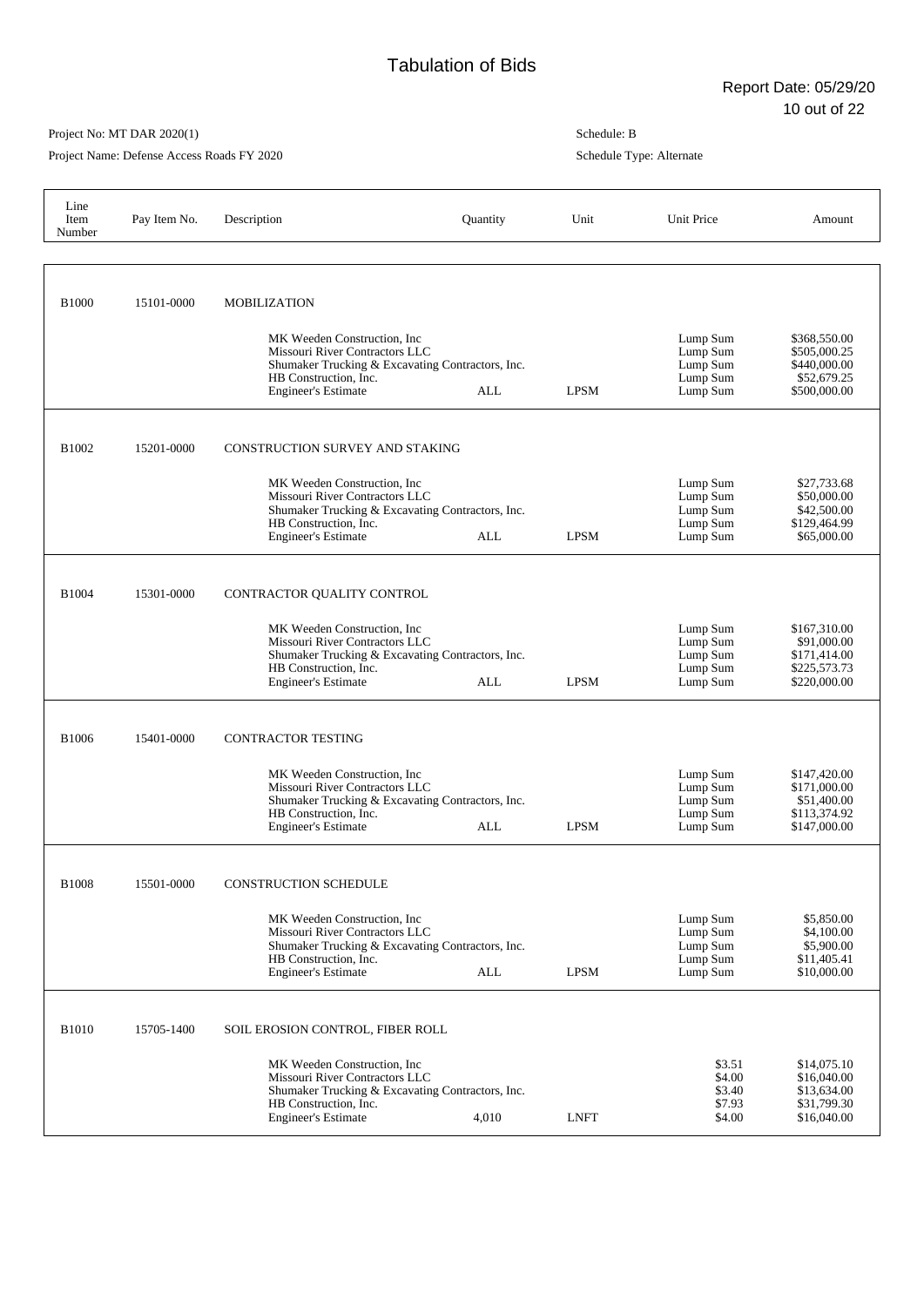Project Name: Defense Access Roads FY 2020

| Line<br>Item<br>Number | Pay Item No. | Description                                                                                                                                                               | Quantity | Unit        | Unit Price                                                            | Amount                                                                  |
|------------------------|--------------|---------------------------------------------------------------------------------------------------------------------------------------------------------------------------|----------|-------------|-----------------------------------------------------------------------|-------------------------------------------------------------------------|
| B1012                  | 15706-0200   | SOIL EROSION CONTROL, CHECK DAM (FILTER ROCK)                                                                                                                             |          |             |                                                                       |                                                                         |
|                        |              | MK Weeden Construction, Inc<br>Missouri River Contractors LLC<br>Shumaker Trucking & Excavating Contractors, Inc.<br>HB Construction, Inc.<br><b>Engineer's Estimate</b>  | 25       | <b>EACH</b> | \$117.00<br>\$200.00<br>\$270.00<br>\$1,558.71<br>\$85.00             | \$2,925.00<br>\$5,000.00<br>\$6,750.00<br>\$38,967.75<br>\$2,125.00     |
| <b>B1014</b>           | 15801-0000   | <b>WATERING FOR DUST CONTROL</b>                                                                                                                                          |          |             |                                                                       |                                                                         |
|                        |              | MK Weeden Construction, Inc.<br>Missouri River Contractors LLC<br>Shumaker Trucking & Excavating Contractors, Inc.<br>HB Construction, Inc.<br><b>Engineer's Estimate</b> | 4,204    | <b>MGAL</b> | \$1.17<br>\$1.00<br>\$4.28<br>\$62.91<br>\$5.00                       | \$4,918.68<br>\$4,204.00<br>\$17,993.12<br>\$264,473.64<br>\$21,020.00  |
| <b>B1016</b>           | 20101-0000   | <b>CLEARING AND GRUBBING</b>                                                                                                                                              |          |             |                                                                       |                                                                         |
|                        |              | MK Weeden Construction. Inc.<br>Missouri River Contractors LLC<br>Shumaker Trucking & Excavating Contractors, Inc.<br>HB Construction, Inc.<br><b>Engineer's Estimate</b> | 0.3      | <b>ACRE</b> | \$11,700.00<br>\$15,000.00<br>\$7,062.00<br>\$15,480.87<br>\$9,000.00 | \$3,510.00<br>\$4,500.00<br>\$2,118.60<br>\$4,644.26<br>\$2,700.00      |
| <b>B1018</b>           | 20411-0000   | <b>SELECT BORROW</b>                                                                                                                                                      |          |             |                                                                       |                                                                         |
|                        |              | MK Weeden Construction, Inc.<br>Missouri River Contractors LLC<br>Shumaker Trucking & Excavating Contractors, Inc.<br>HB Construction, Inc.<br><b>Engineer's Estimate</b> | 1,580    | <b>TON</b>  | \$23.77<br>\$20.00<br>\$25.00<br>\$17.11<br>\$20.00                   | \$37,556.60<br>\$31,600.00<br>\$39,500.00<br>\$27,033.80<br>\$31,600.00 |
| <b>B1020</b>           | 25101-0200   | PLACED RIPRAP, METHOD A, CLASS 2 (ENERGY DISSIPATOR)                                                                                                                      |          |             |                                                                       |                                                                         |
|                        |              | MK Weeden Construction, Inc.<br>Missouri River Contractors LLC<br>Shumaker Trucking & Excavating Contractors, Inc.<br>HB Construction, Inc.<br><b>Engineer's Estimate</b> | 14       | <b>CUYD</b> | \$234.00<br>\$300.00<br>\$134.00<br>\$493.21<br>\$125.00              | \$3,276.00<br>\$4,200.00<br>\$1,876.00<br>\$6,904.94<br>\$1,750.00      |
| B1022                  | 25101-0200   | PLACED RIPRAP, METHOD A, CLASS 2 (RIPRAP HEADWALL)                                                                                                                        |          |             |                                                                       |                                                                         |
|                        |              | MK Weeden Construction, Inc.<br>Missouri River Contractors LLC<br>Shumaker Trucking & Excavating Contractors, Inc.<br>HB Construction, Inc.<br><b>Engineer's Estimate</b> | 24       | <b>CUYD</b> | \$234.00<br>\$300.00<br>\$134.00<br>\$359.34<br>\$125.00              | \$5,616.00<br>\$7,200.00<br>\$3,216.00<br>\$8,624.16<br>\$3,000.00      |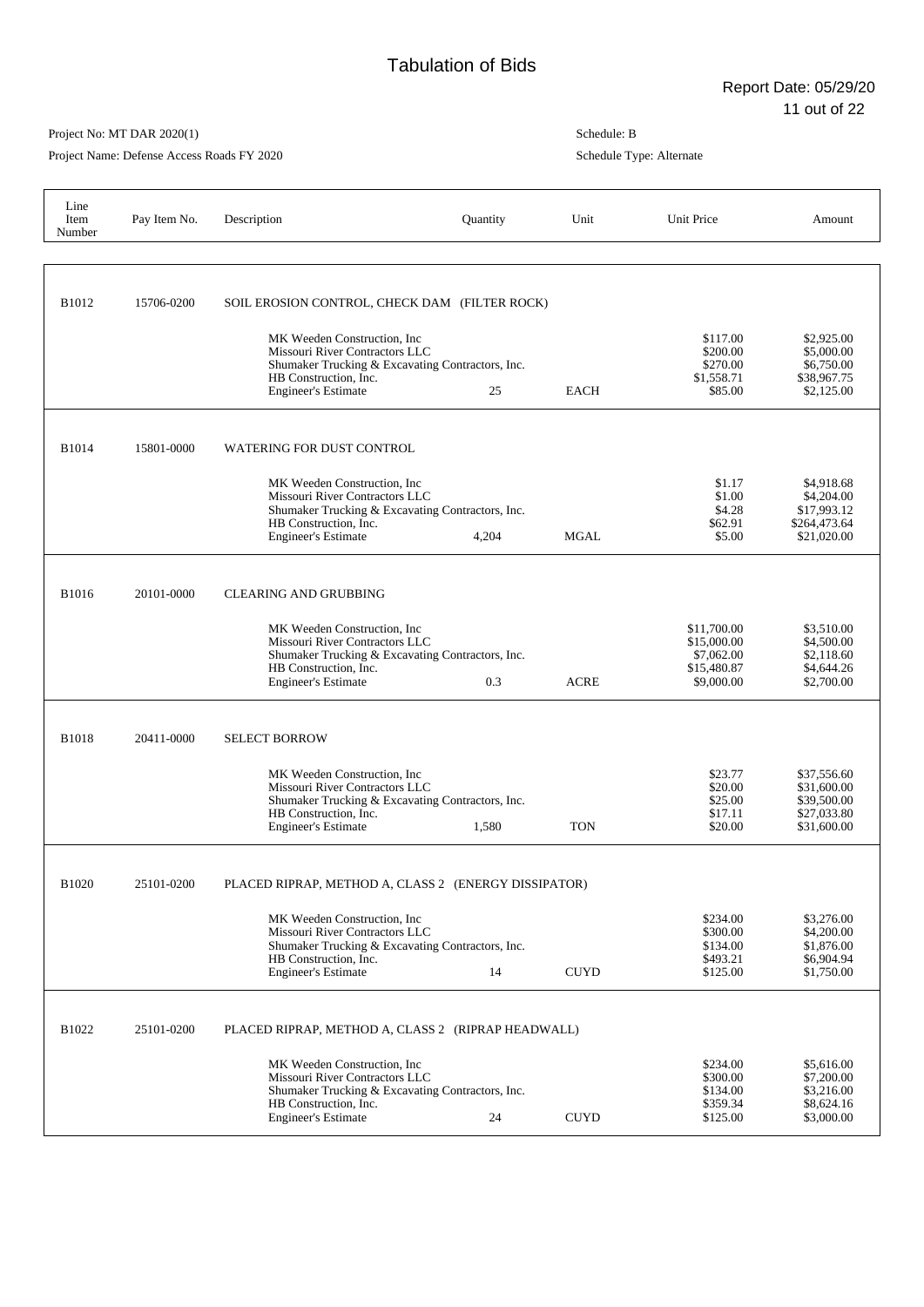Project Name: Defense Access Roads FY 2020

| Line<br>Item<br>Number | Pay Item No. | Description                                                                                                                                                               | Quantity | Unit        | Unit Price                                          | Amount                                                                                 |
|------------------------|--------------|---------------------------------------------------------------------------------------------------------------------------------------------------------------------------|----------|-------------|-----------------------------------------------------|----------------------------------------------------------------------------------------|
| B1024                  | 30202-2000   | ROADWAY AGGREGATE, METHOD 2 (F ROADS)<br>MK Weeden Construction, Inc.                                                                                                     |          |             | \$18.38                                             | \$19,942.30                                                                            |
|                        |              | Missouri River Contractors LLC<br>Shumaker Trucking & Excavating Contractors, Inc.<br>HB Construction, Inc.<br><b>Engineer's Estimate</b>                                 | 1,085    | <b>TON</b>  | \$27.00<br>\$21.28<br>\$34.79<br>\$24.00            | \$29,295.00<br>\$23,088.80<br>\$37,747.15<br>\$26,040.00                               |
| B1026                  | 30202-2000   | ROADWAY AGGREGATE, METHOD 2 (G ROADS)                                                                                                                                     |          |             |                                                     |                                                                                        |
|                        |              | MK Weeden Construction, Inc.<br>Missouri River Contractors LLC<br>Shumaker Trucking & Excavating Contractors, Inc.<br>HB Construction, Inc.<br><b>Engineer's Estimate</b> | 285      | <b>TON</b>  | \$22.63<br>\$22.00<br>\$21.28<br>\$36.85<br>\$24.00 | \$6,449.55<br>\$6,270.00<br>\$6,064.80<br>\$10,502.25<br>\$6,840.00                    |
| B1028                  | 30202-2000   | ROADWAY AGGREGATE, METHOD 2 (I ROADS)                                                                                                                                     |          |             |                                                     |                                                                                        |
|                        |              | MK Weeden Construction, Inc.<br>Missouri River Contractors LLC<br>Shumaker Trucking & Excavating Contractors, Inc.<br>HB Construction, Inc.<br><b>Engineer's Estimate</b> | 905      | <b>TON</b>  | \$21.69<br>\$24.00<br>\$21.28<br>\$39.25<br>\$24.00 | \$19,629.45<br>\$21,720.00<br>\$19,258.40<br>\$35,521.25<br>\$21,720.00                |
| <b>B1030</b>           | 30302-6000   | ROADWAY RECONDITIONING                                                                                                                                                    |          |             |                                                     |                                                                                        |
|                        |              | MK Weeden Construction, Inc.<br>Missouri River Contractors LLC<br>Shumaker Trucking & Excavating Contractors, Inc.<br>HB Construction, Inc.<br><b>Engineer's Estimate</b> | 310,411  | <b>LNFT</b> | \$0.35<br>\$1.00<br>\$1.00<br>\$2.58<br>\$0.90      | \$108,643.85<br>\$310,411.00<br>\$310,411.00<br>\$800,860.38<br>\$279,369.90           |
| B1032                  | 31103-3000   | STABILIZED AGGREGATE SURFACE COURSE, CALCIUM CHLORIDE, IMPORTED AGGREGATE (F ROADS)                                                                                       |          |             |                                                     |                                                                                        |
|                        |              | MK Weeden Construction, Inc.<br>Missouri River Contractors LLC<br>Shumaker Trucking & Excavating Contractors, Inc.<br>HB Construction, Inc.<br><b>Engineer's Estimate</b> | 79,608   | <b>TON</b>  | \$18.38<br>\$16.00<br>\$20.13<br>\$22.72<br>\$21.00 | \$1,463,195.04<br>\$1,273,728.00<br>\$1,602,509.04<br>\$1,808,693.76<br>\$1,671,768.00 |
| B1036                  | 31103-3000   | STABILIZED AGGREGATE SURFACE COURSE, CALCIUM CHLORIDE, IMPORTED AGGREGATE (G ROADS)                                                                                       |          |             |                                                     |                                                                                        |
|                        |              | MK Weeden Construction, Inc.<br>Missouri River Contractors LLC<br>Shumaker Trucking & Excavating Contractors, Inc.<br>HB Construction, Inc.<br><b>Engineer's Estimate</b> | 21,661   | <b>TON</b>  | \$22.63<br>\$16.75<br>\$20.55<br>\$24.78<br>\$21.00 | \$490,188.43<br>\$362,821.75<br>\$445,133.55<br>\$536,759.58<br>\$454,881.00           |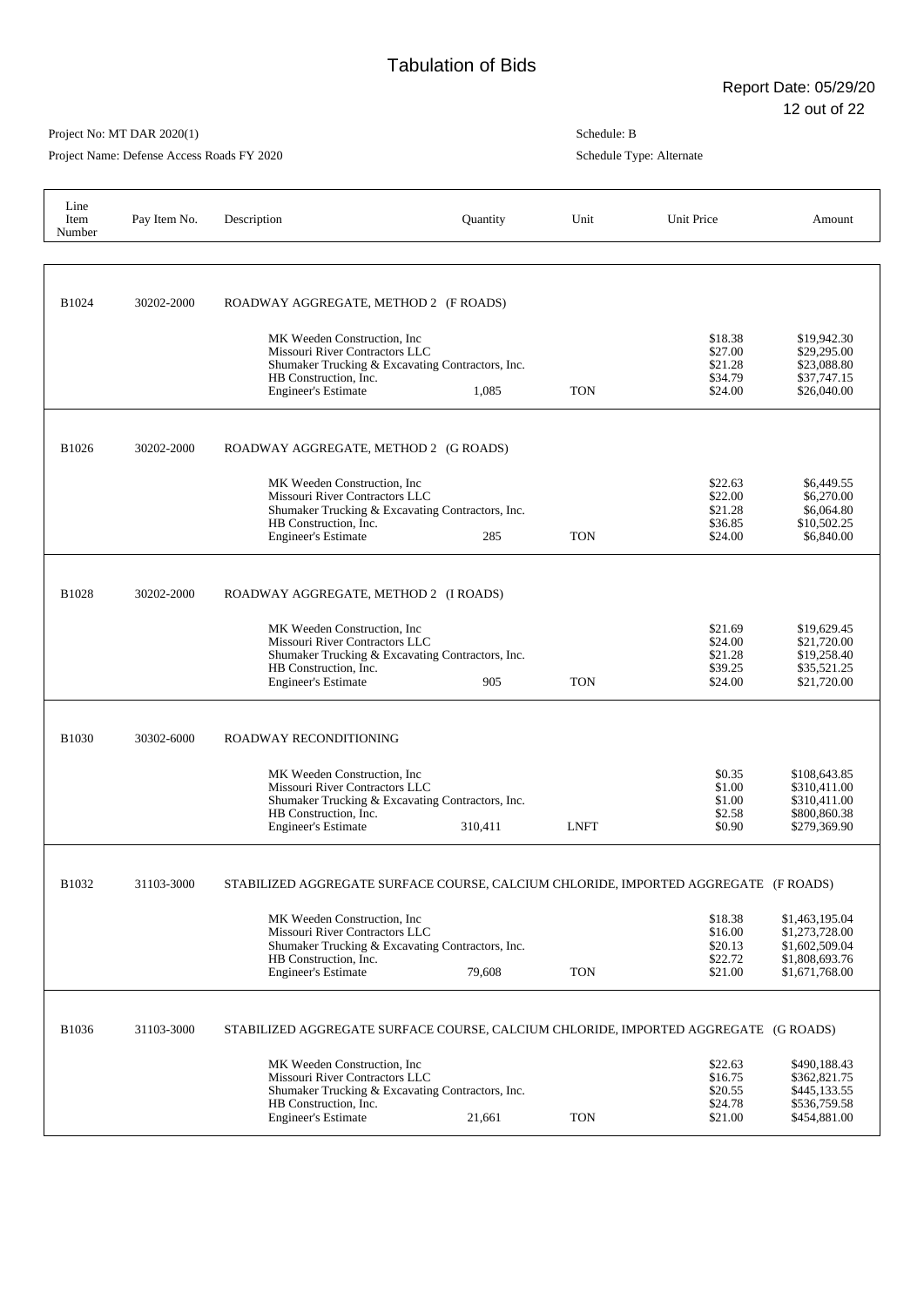Project Name: Defense Access Roads FY 2020

| Line<br>Item<br>Number | Pay Item No. | Description                                                                                                                                                               | Quantity | Unit        | Unit Price                                                         | Amount                                                                                 |
|------------------------|--------------|---------------------------------------------------------------------------------------------------------------------------------------------------------------------------|----------|-------------|--------------------------------------------------------------------|----------------------------------------------------------------------------------------|
| B1040                  | 31103-3000   | STABILIZED AGGREGATE SURFACE COURSE, CALCIUM CHLORIDE, IMPORTED AGGREGATE (I ROADS)                                                                                       |          |             |                                                                    |                                                                                        |
|                        |              | MK Weeden Construction, Inc.<br>Missouri River Contractors LLC<br>Shumaker Trucking & Excavating Contractors, Inc.<br>HB Construction, Inc.<br><b>Engineer's Estimate</b> | 41,749   | <b>TON</b>  | \$21.69<br>\$18.00<br>\$20.44<br>\$27.19<br>\$21.00                | \$905,535.81<br>\$751,482.00<br>\$853,349.56<br>\$1,135,155.31<br>\$876,729.00         |
| B1044                  | 31110-0000   | <b>CALCIUM CHLORIDE</b>                                                                                                                                                   |          |             |                                                                    |                                                                                        |
|                        |              | MK Weeden Construction, Inc.<br>Missouri River Contractors LLC<br>Shumaker Trucking & Excavating Contractors, Inc.<br>HB Construction. Inc.<br><b>Engineer's Estimate</b> | 2,550    | <b>TON</b>  | \$508.20<br>\$600.00<br>\$557.00<br>\$572.60<br>\$550.00           | \$1,295,910.00<br>\$1,530,000.00<br>\$1,420,350.00<br>\$1,460,130.00<br>\$1,402,500.00 |
| B1046                  | 60201-0800   | 24-INCH PIPE CULVERT                                                                                                                                                      |          |             |                                                                    |                                                                                        |
|                        |              | MK Weeden Construction, Inc.<br>Missouri River Contractors LLC<br>Shumaker Trucking & Excavating Contractors, Inc.<br>HB Construction, Inc.<br><b>Engineer's Estimate</b> | 88       | <b>LNFT</b> | \$146.25<br>\$130.00<br>\$110.00<br>\$90.11<br>\$100.00            | \$12,870.00<br>\$11,440.00<br>\$9,680.00<br>\$7,929.68<br>\$8,800.00                   |
| <b>B1048</b>           | 60704-0000   | <b>CLEANING CULVERT IN PLACE</b>                                                                                                                                          |          |             |                                                                    |                                                                                        |
|                        |              | MK Weeden Construction, Inc.<br>Missouri River Contractors LLC<br>Shumaker Trucking & Excavating Contractors, Inc.<br>HB Construction, Inc.<br><b>Engineer's Estimate</b> | 17       | <b>EACH</b> | \$1,170.00<br>\$2,000.00<br>\$1,995.00<br>\$2,107.39<br>\$1,500.00 | \$19,890.00<br>\$34,000.00<br>\$33,915.00<br>\$35,825.63<br>\$25,500.00                |
| B1050                  | 60705-0000   | REPAIRING DRAINAGE STRUCTURE                                                                                                                                              |          |             |                                                                    |                                                                                        |
|                        |              | MK Weeden Construction, Inc<br>Missouri River Contractors LLC<br>Shumaker Trucking & Excavating Contractors, Inc.<br>HB Construction, Inc.<br><b>Engineer's Estimate</b>  | 12       | <b>EACH</b> | \$1,404.00<br>\$1,600.00<br>\$2,510.00<br>\$1,492.63<br>\$2,000.00 | \$16,848.00<br>\$19,200.00<br>\$30,120.00<br>\$17,911.56<br>\$24,000.00                |
| B1052                  | 62201-0300   | DUMP TRUCK, 12 CUBIC YARD MINIMUM CAPACITY                                                                                                                                |          |             |                                                                    |                                                                                        |
|                        |              | MK Weeden Construction, Inc.<br>Missouri River Contractors LLC<br>Shumaker Trucking & Excavating Contractors, Inc.<br>HB Construction, Inc.<br><b>Engineer's Estimate</b> | 67       | <b>HOUR</b> | \$139.23<br>\$110.00<br>\$160.00<br>\$144.99<br>\$135.00           | \$9,328.41<br>\$7,370.00<br>\$10,720.00<br>\$9,714.33<br>\$9,045.00                    |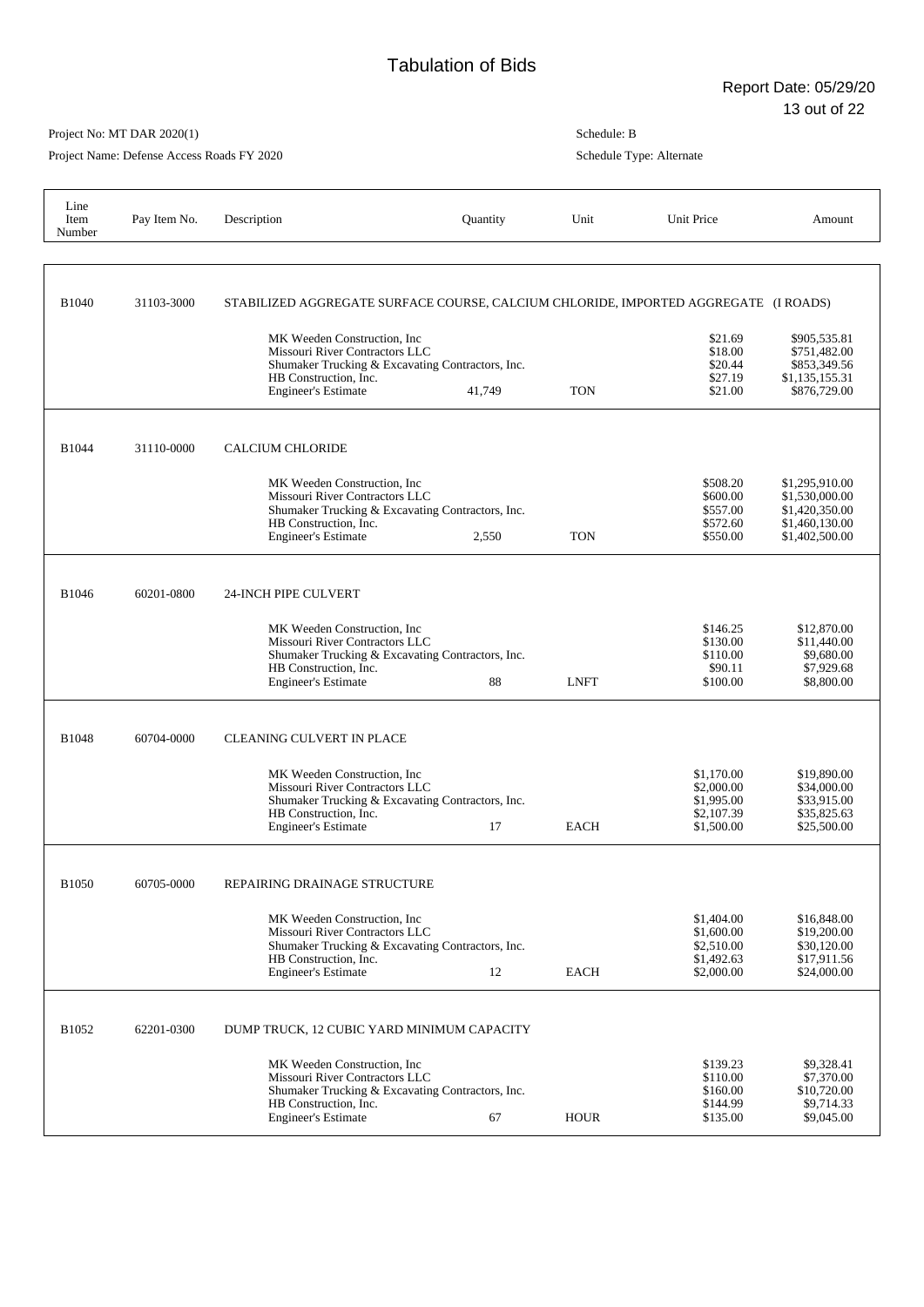Project Name: Defense Access Roads FY 2020

| Line<br>Item<br>Number | Pay Item No. | Description                                                                                                                                                               | Quantity   | Unit        | Unit Price                                               | Amount                                                                   |
|------------------------|--------------|---------------------------------------------------------------------------------------------------------------------------------------------------------------------------|------------|-------------|----------------------------------------------------------|--------------------------------------------------------------------------|
| B1054                  | 62201-0550   | BACKHOE LOADER, 6 CUBIC FOOT MINIMUM RATED CAPACITY BUCKET, 24-INCH WIDTH                                                                                                 |            |             |                                                          |                                                                          |
|                        |              | MK Weeden Construction, Inc.<br>Missouri River Contractors LLC<br>Shumaker Trucking & Excavating Contractors, Inc.<br>HB Construction, Inc.<br><b>Engineer's Estimate</b> | 68         | <b>HOUR</b> | \$108.81<br>\$115.00<br>\$185.00<br>\$173.66<br>\$115.00 | \$7,399.08<br>\$7,820.00<br>\$12,580.00<br>\$11,808.88<br>\$7,820.00     |
| B1056                  | 62201-2850   | MOTOR GRADER, 12 FOOT MINIMUM BLADE                                                                                                                                       |            |             |                                                          |                                                                          |
|                        |              | MK Weeden Construction, Inc.<br>Missouri River Contractors LLC<br>Shumaker Trucking & Excavating Contractors, Inc.<br>HB Construction, Inc.<br><b>Engineer's Estimate</b> | 44         | <b>HOUR</b> | \$135.72<br>\$88.00<br>\$171.00<br>\$194.28<br>\$150.00  | \$5,971.68<br>\$3,872.00<br>\$7,524.00<br>\$8,548.32<br>\$6,600.00       |
| B1058                  | 62301-0000   | <b>GENERAL LABOR</b>                                                                                                                                                      |            |             |                                                          |                                                                          |
|                        |              | MK Weeden Construction, Inc.<br>Missouri River Contractors LLC<br>Shumaker Trucking & Excavating Contractors, Inc.<br>HB Construction, Inc.<br><b>Engineer's Estimate</b> | 57         | <b>HOUR</b> | \$70.20<br>\$44.00<br>\$75.00<br>\$61.12<br>\$60.00      | \$4,001.40<br>\$2,508.00<br>\$4,275.00<br>\$3,483.84<br>\$3,420.00       |
| <b>B1060</b>           | 62405-0300   | PLACING CONSERVED TOPSOIL, 4-INCH DEPTH                                                                                                                                   |            |             |                                                          |                                                                          |
|                        |              | MK Weeden Construction, Inc.<br>Missouri River Contractors LLC<br>Shumaker Trucking & Excavating Contractors, Inc.<br>HB Construction, Inc.<br><b>Engineer's Estimate</b> | 1,875      | SQYD        | \$1.29<br>\$1.00<br>\$4.28<br>\$12.16<br>\$3.00          | \$2,418.75<br>\$1,875.00<br>\$8,025.00<br>\$22,800.00<br>\$5,625.00      |
| B1062                  | 62502-0000   | TURF ESTABLISHMENT (DRY METHOD)                                                                                                                                           |            |             |                                                          |                                                                          |
|                        |              | MK Weeden Construction, Inc.<br>Missouri River Contractors LLC<br>Shumaker Trucking & Excavating Contractors, Inc.<br>HB Construction, Inc.<br><b>Engineer's Estimate</b> | 1,875      | SQYD        | \$3.51<br>\$5.00<br>\$3.21<br>\$6.76<br>\$3.50           | \$6,581.25<br>\$9,375.00<br>\$6,018.75<br>\$12,675.00<br>\$6,562.50      |
| <b>B1064</b>           | 63501-0000   | TEMPORARY TRAFFIC CONTROL                                                                                                                                                 |            |             |                                                          |                                                                          |
|                        |              | MK Weeden Construction, Inc.<br>Missouri River Contractors LLC<br>Shumaker Trucking & Excavating Contractors, Inc.<br>HB Construction, Inc.<br><b>Engineer's Estimate</b> | <b>ALL</b> | <b>LPSM</b> | Lump Sum<br>Lump Sum<br>Lump Sum<br>Lump Sum<br>Lump Sum | \$14,040.00<br>\$30,000.00<br>\$17,120.00<br>\$369,199.53<br>\$28,000.00 |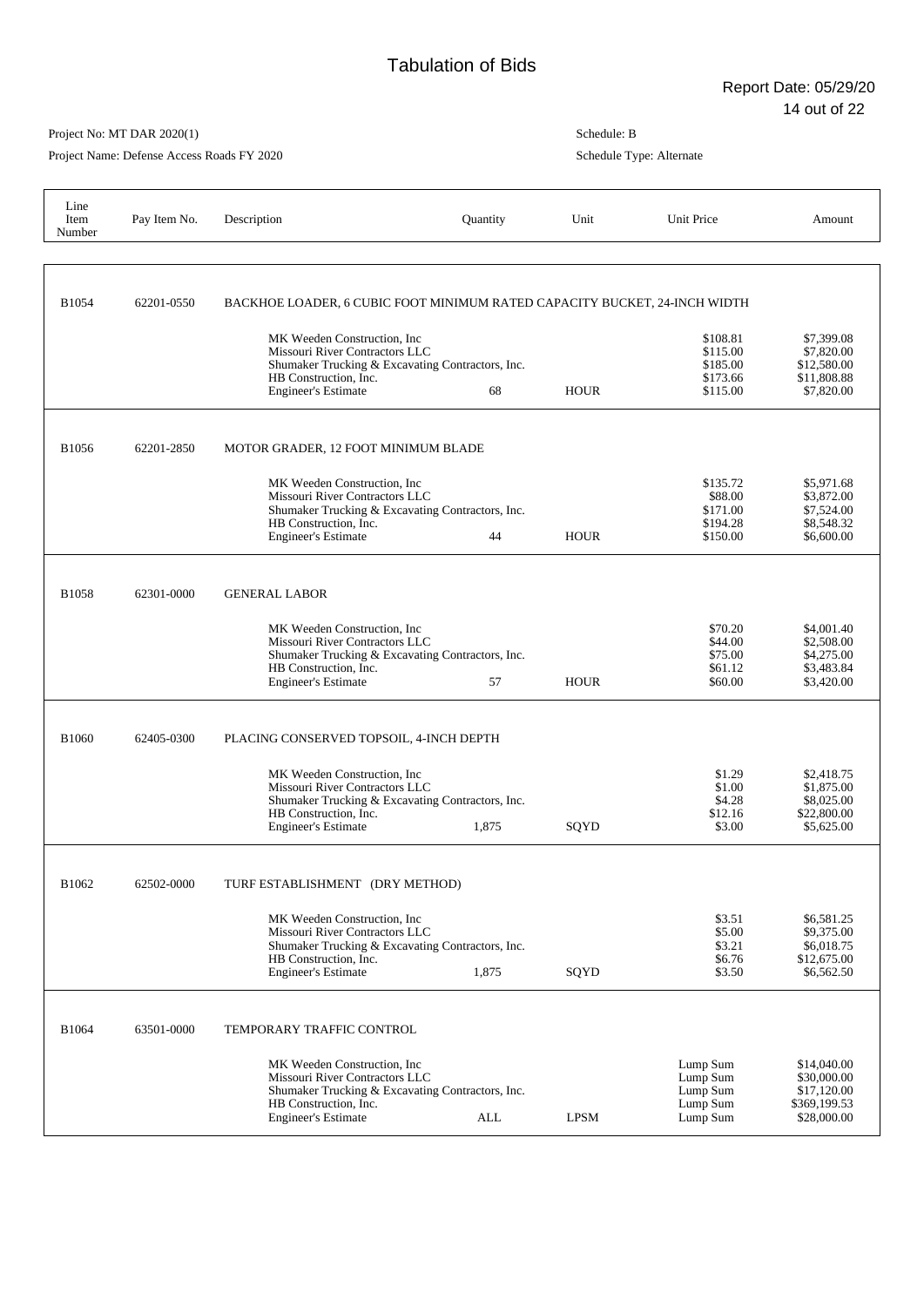Project Name: Defense Access Roads FY 2020

| Line<br>Item<br>Number | Pay Item No. | Description                                                                                                                                                                                             | Quantity | Unit        | Unit Price                                          | Amount                                                                                 |
|------------------------|--------------|---------------------------------------------------------------------------------------------------------------------------------------------------------------------------------------------------------|----------|-------------|-----------------------------------------------------|----------------------------------------------------------------------------------------|
|                        |              |                                                                                                                                                                                                         |          |             |                                                     |                                                                                        |
| <b>B1066</b>           | 63506-0500   | TEMPORARY TRAFFIC CONTROL, FLAGGER                                                                                                                                                                      |          |             |                                                     |                                                                                        |
|                        |              | MK Weeden Construction, Inc.<br>Missouri River Contractors LLC<br>Shumaker Trucking & Excavating Contractors, Inc.<br>HB Construction, Inc.<br><b>Engineer's Estimate</b>                               | 3,120    | <b>HOUR</b> | \$50.31<br>\$41.00<br>\$63.00<br>\$43.79<br>\$50.00 | \$156,967.20<br>\$127,920.00<br>\$196,560.00<br>\$136,624.80<br>\$156,000.00           |
|                        |              | Total Schedule - All Items<br>MK Weeden Construction, Inc.<br>Missouri River Contractors LLC<br>Shumaker Trucking & Excavating Contractors, Inc.<br>HB Construction, Inc.<br><b>Engineer's Estimate</b> |          |             |                                                     | \$5,354,551.26<br>\$5,434,952.00<br>\$5,813,004.62<br>\$7,376,837.40<br>\$6,041,455.40 |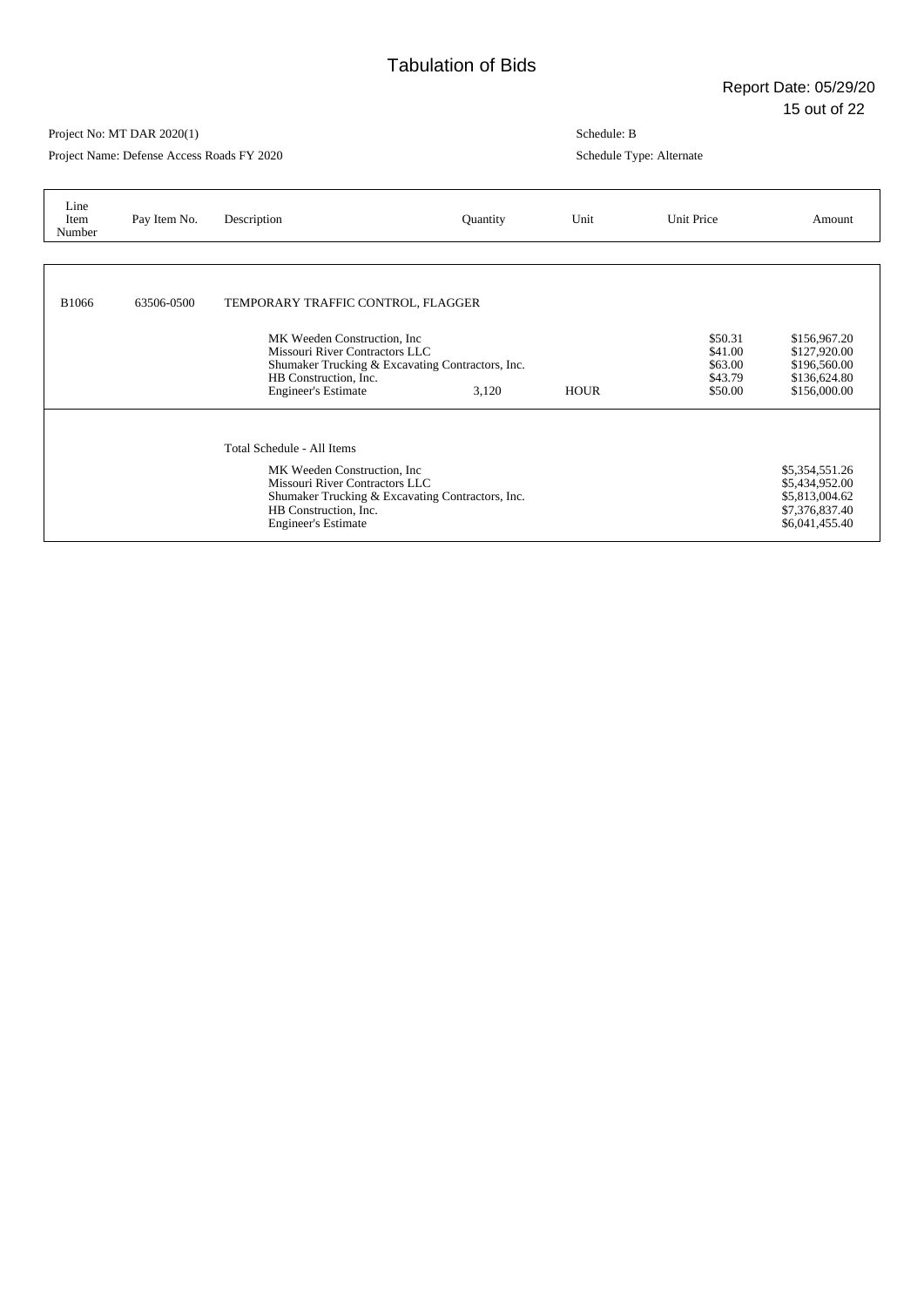Project No: MT DAR 2020(1) Project Name: Defense Access Roads FY 2020 Solcitation No: 69056720B000005 Division: Western Federal Lands State: MT County: Lewis And Clark, Cascade, Teton Federal Land: N/A Opened at: WFLHD

Schedule: C Schedule Type: Alternate

Opened by: Robert Kolln Date: 05/28/20

| I certify that this Bid Tabulation accurately reflects the offers received for this solicitation. |       |  |  |  |  |  |
|---------------------------------------------------------------------------------------------------|-------|--|--|--|--|--|
|                                                                                                   |       |  |  |  |  |  |
|                                                                                                   |       |  |  |  |  |  |
|                                                                                                   | Date: |  |  |  |  |  |
|                                                                                                   |       |  |  |  |  |  |

Contract Awarded to: \_\_\_\_\_\_\_\_\_\_\_\_\_\_\_\_\_\_\_\_ Award Date: \_\_\_\_\_\_\_\_\_\_\_\_\_\_\_\_\_\_\_\_

| Contractor                                                                               | Comment | <b>Bid Amount</b>      | Responsive |
|------------------------------------------------------------------------------------------|---------|------------------------|------------|
| MK Weeden Construction, Inc.<br>PO Box 1164<br>Lewistown, MT 59457                       |         | \$5,963,077.21         |            |
| Missouri River Contractors LLC<br>3384 E US Hwy 12<br>Helena, MT 59601                   |         | \$5,986,960.00         |            |
| Shumaker Trucking & Excavating Contractors, Inc.<br>PO BOX 1279<br>Great Falls, MT 59403 |         | \$6,445,143.65         |            |
| HB Construction, Inc.<br>15955 NW 120th ST<br>Platte City, MT 64079                      |         | $($ \$8,336,423.93 $)$ | no         |
| <b>Engineer's Estimate</b>                                                               |         | \$6,786,278.90         |            |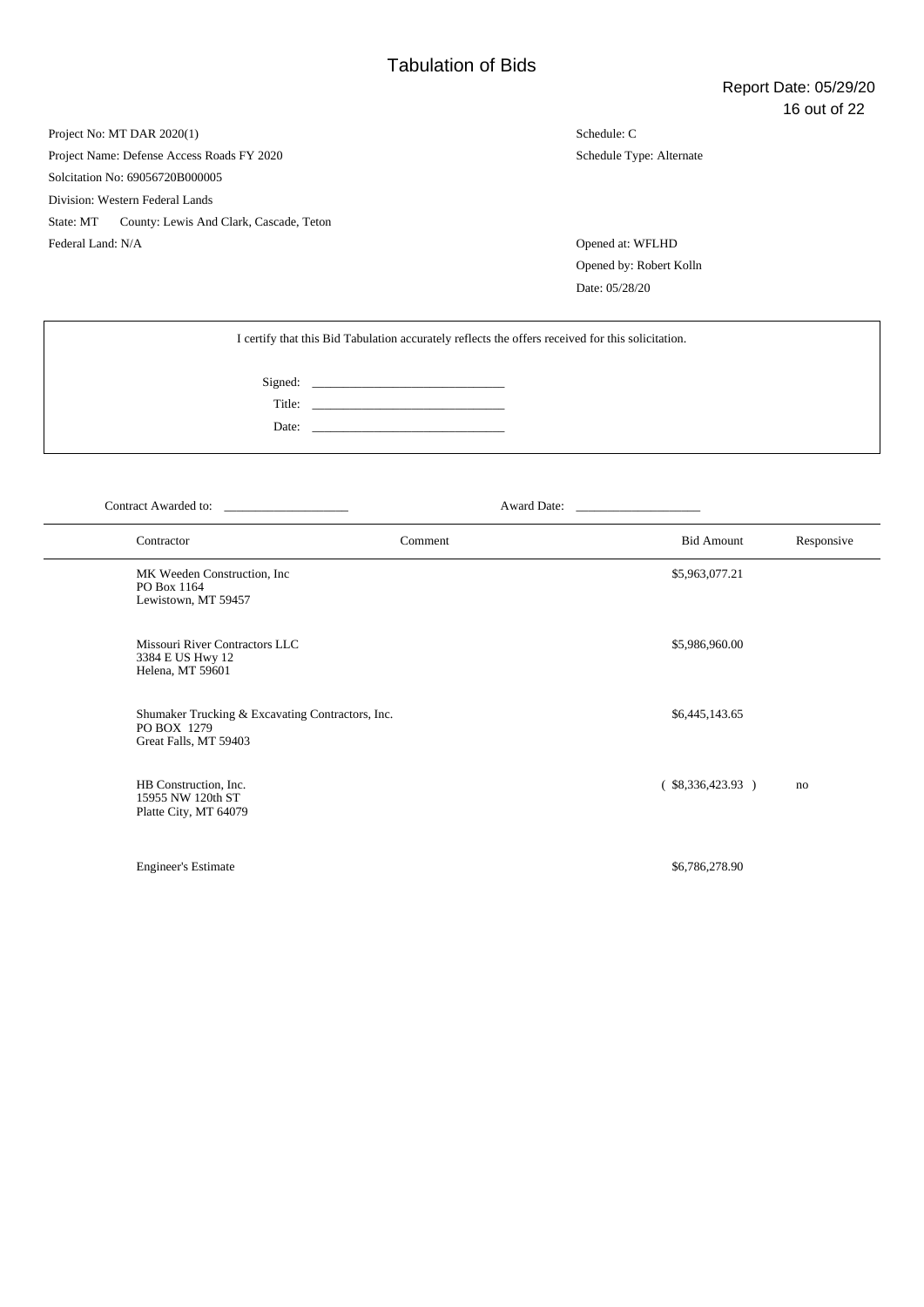Project Name: Defense Access Roads FY 2020

| Line<br>Item<br>Number | Pay Item No. | Description                                                                                                                                                                                                         | Quantity   | Unit        | Unit Price                                               | Amount                                                                      |
|------------------------|--------------|---------------------------------------------------------------------------------------------------------------------------------------------------------------------------------------------------------------------|------------|-------------|----------------------------------------------------------|-----------------------------------------------------------------------------|
| C <sub>1000</sub>      | 15101-0000   | <b>MOBILIZATION</b><br>MK Weeden Construction, Inc.<br>Missouri River Contractors LLC<br>Shumaker Trucking & Excavating Contractors, Inc.<br>HB Construction, Inc.<br><b>Engineer's Estimate</b>                    | ALL        | <b>LPSM</b> | Lump Sum<br>Lump Sum<br>Lump Sum<br>Lump Sum<br>Lump Sum | \$396,630.00<br>\$490,000.25<br>\$438,500.00<br>\$62,572.25<br>\$560,000.00 |
| C <sub>1002</sub>      | 15201-0000   | <b>CONSTRUCTION SURVEY AND STAKING</b><br>MK Weeden Construction, Inc.<br>Missouri River Contractors LLC<br>Shumaker Trucking & Excavating Contractors, Inc.<br>HB Construction, Inc.<br><b>Engineer's Estimate</b> | ALL        | <b>LPSM</b> | Lump Sum<br>Lump Sum<br>Lump Sum<br>Lump Sum<br>Lump Sum | \$30,553.38<br>\$50,000.00<br>\$42,437.00<br>\$163,672.51<br>\$72,000.00    |
| C <sub>1004</sub>      | 15301-0000   | CONTRACTOR QUALITY CONTROL<br>MK Weeden Construction. Inc.<br>Missouri River Contractors LLC<br>Shumaker Trucking & Excavating Contractors, Inc.<br>HB Construction, Inc.<br><b>Engineer's Estimate</b>             | ALL        | <b>LPSM</b> | Lump Sum<br>Lump Sum<br>Lump Sum<br>Lump Sum<br>Lump Sum | \$177,840.00<br>\$91,000.00<br>\$171,500.00<br>\$250,866.99<br>\$245,000.00 |
| C <sub>1006</sub>      | 15401-0000   | <b>CONTRACTOR TESTING</b><br>MK Weeden Construction, Inc.<br>Missouri River Contractors LLC<br>Shumaker Trucking & Excavating Contractors, Inc.<br>HB Construction, Inc.<br><b>Engineer's Estimate</b>              | ALL        | <b>LPSM</b> | Lump Sum<br>Lump Sum<br>Lump Sum<br>Lump Sum<br>Lump Sum | \$157,950.00<br>\$171,000.00<br>\$51,360.00<br>\$128,464.89<br>\$163,000.00 |
| C1008                  | 15501-0000   | CONSTRUCTION SCHEDULE<br>MK Weeden Construction, Inc.<br>Missouri River Contractors LLC<br>Shumaker Trucking & Excavating Contractors, Inc.<br>HB Construction, Inc.<br><b>Engineer's Estimate</b>                  | <b>ALL</b> | <b>LPSM</b> | Lump Sum<br>Lump Sum<br>Lump Sum<br>Lump Sum<br>Lump Sum | \$5,850.00<br>\$4,100.00<br>\$5,885.00<br>\$12,670.05<br>\$11,000.00        |
| C <sub>1010</sub>      | 15705-1400   | SOIL EROSION CONTROL, FIBER ROLL<br>MK Weeden Construction, Inc.<br>Missouri River Contractors LLC<br>Shumaker Trucking & Excavating Contractors, Inc.<br>HB Construction, Inc.<br><b>Engineer's Estimate</b>       | 4,620      | <b>LNFT</b> | \$3.51<br>\$4.00<br>\$3.40<br>\$7.93<br>\$4.00           | \$16,216.20<br>\$18,480.00<br>\$15,708.00<br>\$36,636.60<br>\$18,480.00     |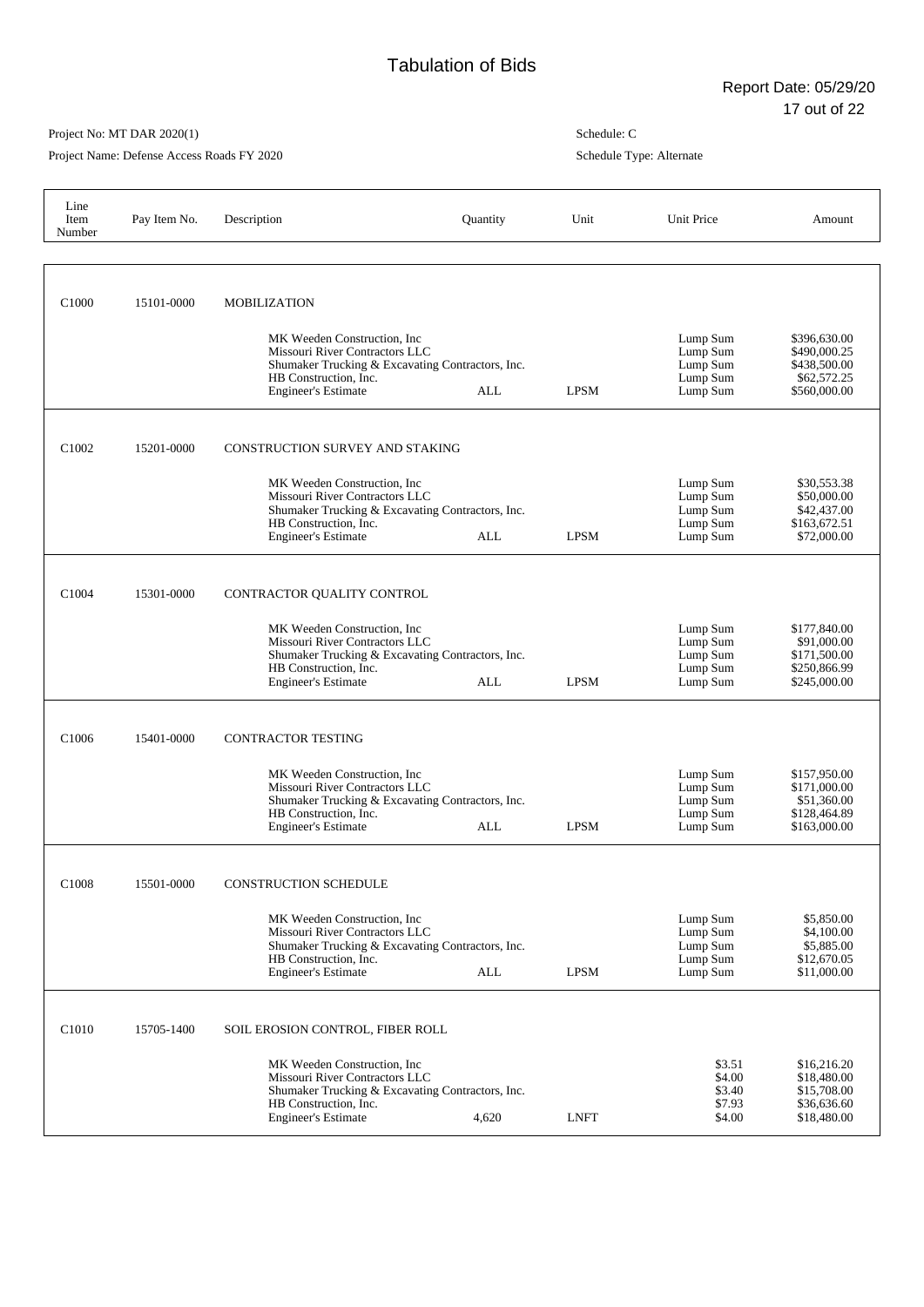## Project No: MT DAR 2020(1)

Project Name: Defense Access Roads FY 2020

| Line<br>Item<br>Number | Pay Item No. | Description                                                                                                                                                               | Quantity | Unit        | Unit Price                                                            | Amount                                                                  |
|------------------------|--------------|---------------------------------------------------------------------------------------------------------------------------------------------------------------------------|----------|-------------|-----------------------------------------------------------------------|-------------------------------------------------------------------------|
| C <sub>1012</sub>      | 15706-0200   | SOIL EROSION CONTROL, CHECK DAM (FILTER ROCK)                                                                                                                             |          |             |                                                                       |                                                                         |
|                        |              | MK Weeden Construction, Inc<br>Missouri River Contractors LLC<br>Shumaker Trucking & Excavating Contractors, Inc.<br>HB Construction, Inc.<br><b>Engineer's Estimate</b>  | 25       | <b>EACH</b> | \$117.00<br>\$200.00<br>\$267.50<br>\$1,558.39<br>\$85.00             | \$2,925.00<br>\$5,000.00<br>\$6,687.50<br>\$38,959.75<br>\$2,125.00     |
| C <sub>1014</sub>      | 15801-0000   | <b>WATERING FOR DUST CONTROL</b>                                                                                                                                          |          |             |                                                                       |                                                                         |
|                        |              | MK Weeden Construction, Inc.<br>Missouri River Contractors LLC<br>Shumaker Trucking & Excavating Contractors, Inc.<br>HB Construction, Inc.<br><b>Engineer's Estimate</b> | 4,697    | <b>MGAL</b> | \$1.17<br>\$1.00<br>\$4.28<br>\$62.90<br>\$5.00                       | \$5,495.49<br>\$4,697.00<br>\$20,103.16<br>\$295,441.30<br>\$23,485.00  |
| C <sub>1016</sub>      | 20101-0000   | <b>CLEARING AND GRUBBING</b>                                                                                                                                              |          |             |                                                                       |                                                                         |
|                        |              | MK Weeden Construction, Inc.<br>Missouri River Contractors LLC<br>Shumaker Trucking & Excavating Contractors, Inc.<br>HB Construction, Inc.<br><b>Engineer's Estimate</b> | 0.3      | ACRE        | \$11,700.00<br>\$15,000.00<br>\$7,062.00<br>\$15,477.63<br>\$9,000.00 | \$3,510.00<br>\$4,500.00<br>\$2,118.60<br>\$4,643.29<br>\$2,700.00      |
| C <sub>1018</sub>      | 20411-0000   | <b>SELECT BORROW</b>                                                                                                                                                      |          |             |                                                                       |                                                                         |
|                        |              | MK Weeden Construction, Inc.<br>Missouri River Contractors LLC<br>Shumaker Trucking & Excavating Contractors, Inc.<br>HB Construction, Inc.<br><b>Engineer's Estimate</b> | 1,580    | <b>TON</b>  | \$23.77<br>\$20.00<br>\$24.88<br>\$17.11<br>\$20.00                   | \$37,556.60<br>\$31,600.00<br>\$39,310.40<br>\$27,033.80<br>\$31,600.00 |
| C1020                  | 25101-0200   | PLACED RIPRAP, METHOD A, CLASS 2 (ENERGY DISSIPATOR)                                                                                                                      |          |             |                                                                       |                                                                         |
|                        |              | MK Weeden Construction, Inc.<br>Missouri River Contractors LLC<br>Shumaker Trucking & Excavating Contractors, Inc.<br>HB Construction, Inc.<br><b>Engineer's Estimate</b> | 14       | <b>CUYD</b> | \$234.00<br>\$300.00<br>\$134.00<br>\$493.11<br>\$125.00              | \$3,276.00<br>\$4,200.00<br>\$1,876.00<br>\$6,903.54<br>\$1,750.00      |
| C1022                  | 25101-0200   | PLACED RIPRAP, METHOD A, CLASS 2 (RIPRAP HEADWALL)                                                                                                                        |          |             |                                                                       |                                                                         |
|                        |              | MK Weeden Construction, Inc.<br>Missouri River Contractors LLC<br>Shumaker Trucking & Excavating Contractors, Inc.<br>HB Construction, Inc.<br><b>Engineer's Estimate</b> | 24       | <b>CUYD</b> | \$234.00<br>\$300.00<br>\$134.00<br>\$359.27<br>\$125.00              | \$5,616.00<br>\$7,200.00<br>\$3,216.00<br>\$8,622.48<br>\$3,000.00      |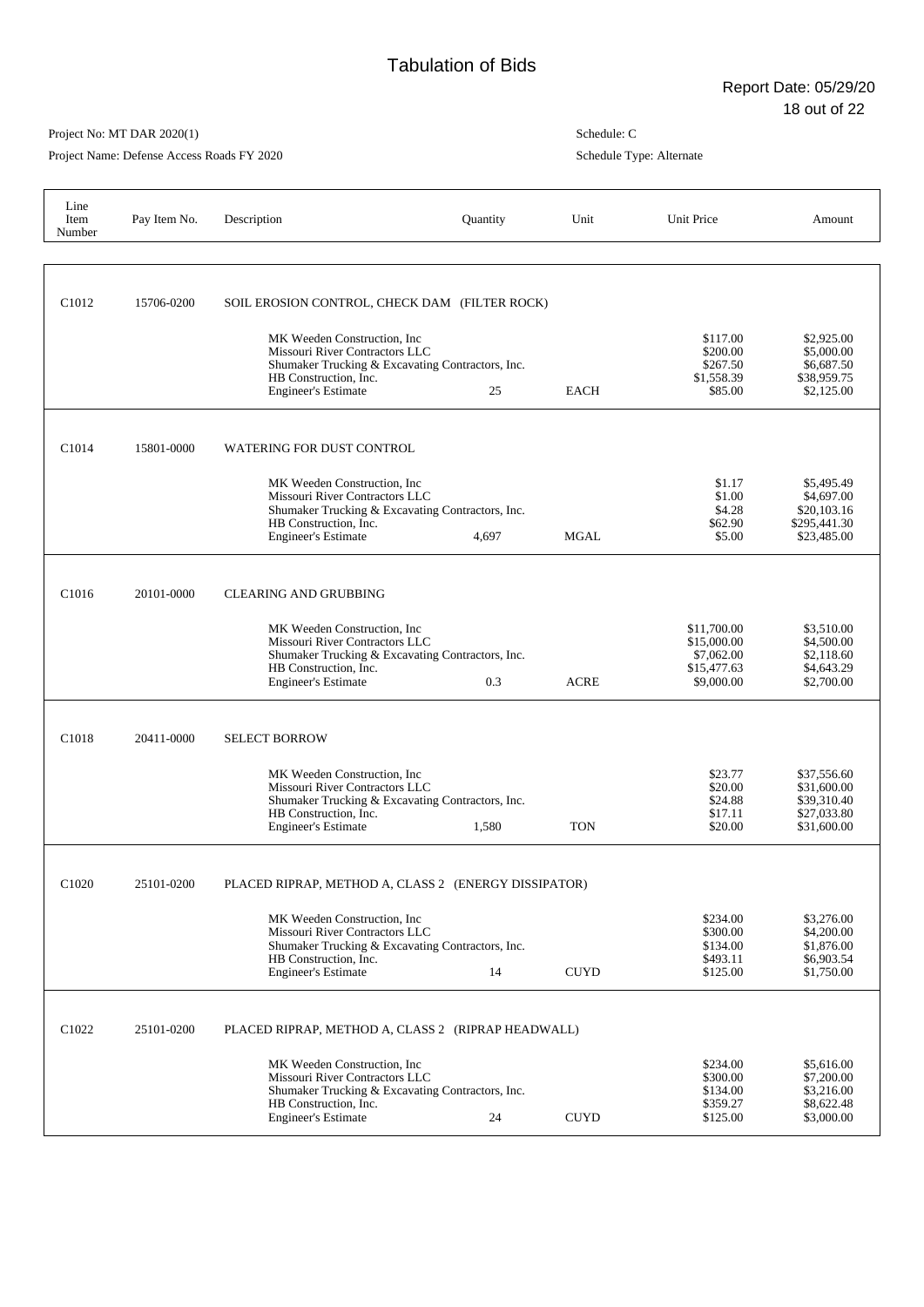Project Name: Defense Access Roads FY 2020

| Line<br>Item<br>Number | Pay Item No. | Description                                                                                                                                                               | Quantity | Unit        | Unit Price                                          | Amount                                                                                 |
|------------------------|--------------|---------------------------------------------------------------------------------------------------------------------------------------------------------------------------|----------|-------------|-----------------------------------------------------|----------------------------------------------------------------------------------------|
| C <sub>1024</sub>      | 30202-2000   | ROADWAY AGGREGATE, METHOD 2 (F ROADS)                                                                                                                                     |          |             |                                                     |                                                                                        |
|                        |              | MK Weeden Construction, Inc.<br>Missouri River Contractors LLC<br>Shumaker Trucking & Excavating Contractors, Inc.<br>HB Construction, Inc.<br><b>Engineer's Estimate</b> | 1,085    | <b>TON</b>  | \$18.38<br>\$27.00<br>\$21.36<br>\$34.78<br>\$24.00 | \$19,942.30<br>\$29,295.00<br>\$23,175.60<br>\$37,736.30<br>\$26,040.00                |
| C <sub>1026</sub>      | 30202-2000   | ROADWAY AGGREGATE, METHOD 2 (G ROADS)                                                                                                                                     |          |             |                                                     |                                                                                        |
|                        |              | MK Weeden Construction, Inc.<br>Missouri River Contractors LLC<br>Shumaker Trucking & Excavating Contractors, Inc.<br>HB Construction, Inc.<br><b>Engineer's Estimate</b> | 605      | <b>TON</b>  | \$20.91<br>\$22.00<br>\$21.36<br>\$37.93<br>\$24.00 | \$12,650.55<br>\$13,310.00<br>\$12,922.80<br>\$22,947.65<br>\$14,520.00                |
| C <sub>1028</sub>      | 30202-2000   | ROADWAY AGGREGATE, METHOD 2 (I ROADS)                                                                                                                                     |          |             |                                                     |                                                                                        |
|                        |              | MK Weeden Construction. Inc.<br>Missouri River Contractors LLC<br>Shumaker Trucking & Excavating Contractors, Inc.<br>HB Construction, Inc.<br><b>Engineer's Estimate</b> | 905      | <b>TON</b>  | \$21.69<br>\$24.00<br>\$21.36<br>\$39.25<br>\$24.00 | \$19,629.45<br>\$21,720.00<br>\$19,330.80<br>\$35,521.25<br>\$21,720.00                |
| C <sub>1030</sub>      | 30302-6000   | ROADWAY RECONDITIONING                                                                                                                                                    |          |             |                                                     |                                                                                        |
|                        |              | MK Weeden Construction, Inc.<br>Missouri River Contractors LLC<br>Shumaker Trucking & Excavating Contractors, Inc.<br>HB Construction. Inc.<br><b>Engineer's Estimate</b> | 343,781  | <b>LNFT</b> | \$0.35<br>\$1.00<br>\$1.11<br>\$2.58<br>\$0.90      | \$120,323.35<br>\$343,781.00<br>\$381,596.91<br>\$886,954.98<br>\$309,402.90           |
| C1032                  | 31103-3000   | STABILIZED AGGREGATE SURFACE COURSE, CALCIUM CHLORIDE, IMPORTED AGGREGATE (F ROADS)                                                                                       |          |             |                                                     |                                                                                        |
|                        |              | MK Weeden Construction, Inc.<br>Missouri River Contractors LLC<br>Shumaker Trucking & Excavating Contractors, Inc.<br>HB Construction, Inc.<br><b>Engineer's Estimate</b> | 79,608   | <b>TON</b>  | \$18.38<br>\$16.00<br>\$20.06<br>\$22.72<br>\$21.00 | \$1,463,195.04<br>\$1,273,728.00<br>\$1,596,936.48<br>\$1,808,693.76<br>\$1,671,768.00 |
| C1036                  | 31103-3000   | STABILIZED AGGREGATE SURFACE COURSE, CALCIUM CHLORIDE, IMPORTED AGGREGATE (G ROADS)                                                                                       |          |             |                                                     |                                                                                        |
|                        |              | MK Weeden Construction, Inc.<br>Missouri River Contractors LLC<br>Shumaker Trucking & Excavating Contractors, Inc.<br>HB Construction, Inc.<br><b>Engineer's Estimate</b> | 39,789   | <b>TON</b>  | \$20.91<br>\$16.75<br>\$19.74<br>\$25.87<br>\$21.00 | \$831,987.99<br>\$666,465.75<br>\$785,434.86<br>\$1,029,341.43<br>\$835,569.00         |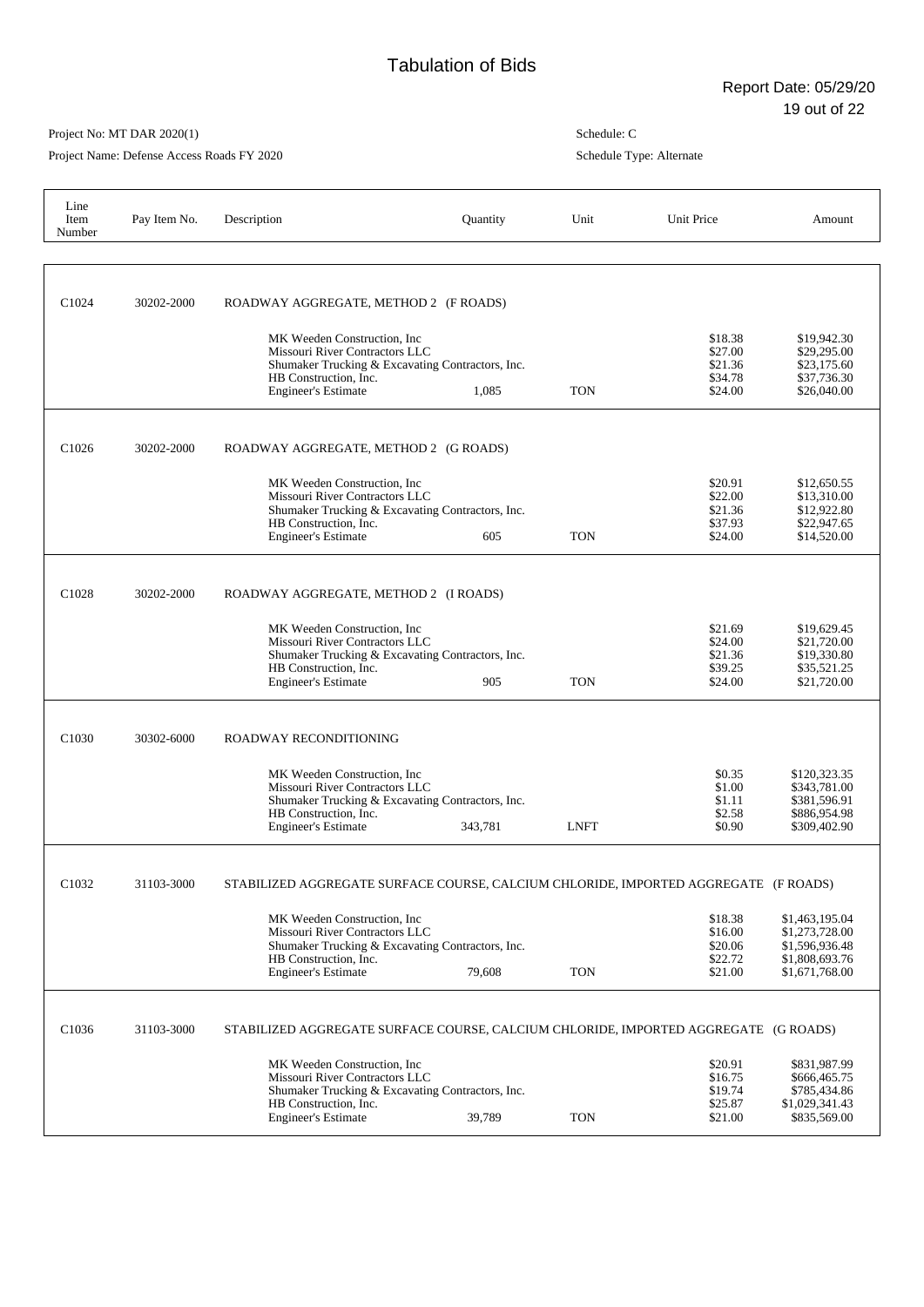Project Name: Defense Access Roads FY 2020

| Line<br>Item<br>Number | Pay Item No. | Description                                                                                                                                                               | Quantity | Unit        | Unit Price                                                         | Amount                                                                                 |
|------------------------|--------------|---------------------------------------------------------------------------------------------------------------------------------------------------------------------------|----------|-------------|--------------------------------------------------------------------|----------------------------------------------------------------------------------------|
| C <sub>1040</sub>      | 31103-3000   | STABILIZED AGGREGATE SURFACE COURSE, CALCIUM CHLORIDE, IMPORTED AGGREGATE (I ROADS)                                                                                       |          |             |                                                                    |                                                                                        |
|                        |              | MK Weeden Construction, Inc<br>Missouri River Contractors LLC<br>Shumaker Trucking & Excavating Contractors, Inc.<br>HB Construction, Inc.<br><b>Engineer's Estimate</b>  | 41,749   | <b>TON</b>  | \$21.69<br>\$18.00<br>\$20.36<br>\$27.18<br>\$21.00                | \$905,535.81<br>\$751.482.00<br>\$850,009.64<br>\$1,134,737.82<br>\$876,729.00         |
| C1044                  | 31110-0000   | <b>CALCIUM CHLORIDE</b>                                                                                                                                                   |          |             |                                                                    |                                                                                        |
|                        |              | MK Weeden Construction, Inc.<br>Missouri River Contractors LLC<br>Shumaker Trucking & Excavating Contractors, Inc.<br>HB Construction, Inc.<br><b>Engineer's Estimate</b> | 2,873    | <b>TON</b>  | \$508.20<br>\$600.00<br>\$557.00<br>\$572.48<br>\$550.00           | \$1,460,058.60<br>\$1,723,800.00<br>\$1,600,261.00<br>\$1,644,735.04<br>\$1,580,150.00 |
| C1046                  | 60201-0800   | <b>24-INCH PIPE CULVERT</b>                                                                                                                                               |          |             |                                                                    |                                                                                        |
|                        |              | MK Weeden Construction, Inc.<br>Missouri River Contractors LLC<br>Shumaker Trucking & Excavating Contractors, Inc.<br>HB Construction, Inc.<br><b>Engineer's Estimate</b> | 88       | <b>LNFT</b> | \$146.25<br>\$130.00<br>\$110.00<br>\$90.10<br>\$100.00            | \$12,870.00<br>\$11,440.00<br>\$9,680.00<br>\$7,928.80<br>\$8,800.00                   |
| C1048                  | 60704-0000   | <b>CLEANING CULVERT IN PLACE</b>                                                                                                                                          |          |             |                                                                    |                                                                                        |
|                        |              | MK Weeden Construction, Inc.<br>Missouri River Contractors LLC<br>Shumaker Trucking & Excavating Contractors, Inc.<br>HB Construction, Inc.<br><b>Engineer's Estimate</b> | 17       | <b>EACH</b> | \$1,170.00<br>\$2,000.00<br>\$1,995.00<br>\$2,106.96<br>\$1,500.00 | \$19,890.00<br>\$34,000.00<br>\$33,915.00<br>\$35,818.32<br>\$25,500.00                |
| C1050                  | 60705-0000   | REPAIRING DRAINAGE STRUCTURE                                                                                                                                              |          |             |                                                                    |                                                                                        |
|                        |              | MK Weeden Construction, Inc.<br>Missouri River Contractors LLC<br>Shumaker Trucking & Excavating Contractors, Inc.<br>HB Construction, Inc.<br><b>Engineer's Estimate</b> | 15       | <b>EACH</b> | \$1,404.00<br>\$1,600.00<br>\$2,510.00<br>\$1,492.32<br>\$2,000.00 | \$21,060.00<br>\$24,000.00<br>\$37,650.00<br>\$22,384.80<br>\$30,000.00                |
| C1052                  | 62201-0300   | DUMP TRUCK, 12 CUBIC YARD MINIMUM CAPACITY                                                                                                                                |          |             |                                                                    |                                                                                        |
|                        |              | MK Weeden Construction, Inc.<br>Missouri River Contractors LLC<br>Shumaker Trucking & Excavating Contractors, Inc.<br>HB Construction, Inc.<br><b>Engineer's Estimate</b> | 74       | <b>HOUR</b> | \$139.23<br>\$110.00<br>\$160.00<br>\$144.96<br>\$135.00           | \$10,303.02<br>\$8,140.00<br>\$11,840.00<br>\$10,727.04<br>\$9,990.00                  |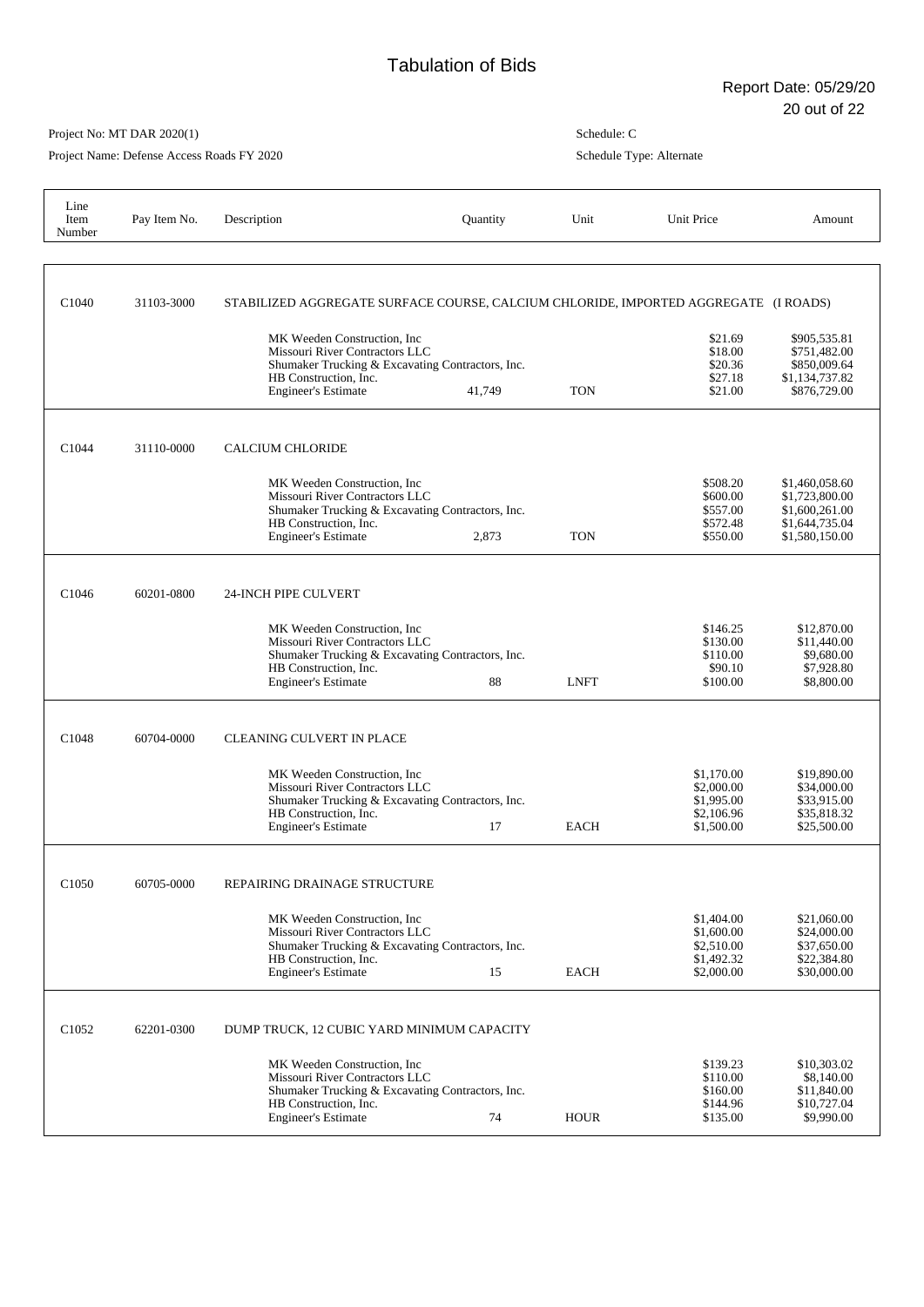Project Name: Defense Access Roads FY 2020

| Line<br>Item<br>Number | Pay Item No. | Description                                                                                                                                                               | Quantity   | Unit        | Unit Price                                               | Amount                                                                   |
|------------------------|--------------|---------------------------------------------------------------------------------------------------------------------------------------------------------------------------|------------|-------------|----------------------------------------------------------|--------------------------------------------------------------------------|
| C <sub>1054</sub>      | 62201-0550   | BACKHOE LOADER, 6 CUBIC FOOT MINIMUM RATED CAPACITY BUCKET, 24-INCH WIDTH                                                                                                 |            |             |                                                          |                                                                          |
|                        |              | MK Weeden Construction, Inc.<br>Missouri River Contractors LLC<br>Shumaker Trucking & Excavating Contractors, Inc.<br>HB Construction, Inc.<br><b>Engineer's Estimate</b> | 75         | <b>HOUR</b> | \$108.81<br>\$115.00<br>\$185.00<br>\$173.63<br>\$115.00 | \$8,160.75<br>\$8,625.00<br>\$13,875.00<br>\$13,022.25<br>\$8,625.00     |
| C <sub>1056</sub>      | 62201-2850   | MOTOR GRADER, 12 FOOT MINIMUM BLADE                                                                                                                                       |            |             |                                                          |                                                                          |
|                        |              | MK Weeden Construction, Inc.<br>Missouri River Contractors LLC<br>Shumaker Trucking & Excavating Contractors, Inc.<br>HB Construction, Inc.<br><b>Engineer's Estimate</b> | 44         | <b>HOUR</b> | \$135.72<br>\$88.00<br>\$171.00<br>\$194.24<br>\$150.00  | \$5,971.68<br>\$3,872.00<br>\$7,524.00<br>\$8,546.56<br>\$6,600.00       |
| C <sub>1058</sub>      | 62301-0000   | <b>GENERAL LABOR</b>                                                                                                                                                      |            |             |                                                          |                                                                          |
|                        |              | MK Weeden Construction, Inc.<br>Missouri River Contractors LLC<br>Shumaker Trucking & Excavating Contractors, Inc.<br>HB Construction, Inc.<br><b>Engineer's Estimate</b> | 61         | <b>HOUR</b> | \$70.20<br>\$44.00<br>\$75.00<br>\$61.11<br>\$60.00      | \$4,282.20<br>\$2,684.00<br>\$4,575.00<br>\$3,727.71<br>\$3,660.00       |
| C <sub>1060</sub>      | 62405-0300   | PLACING CONSERVED TOPSOIL, 4-INCH DEPTH                                                                                                                                   |            |             |                                                          |                                                                          |
|                        |              | MK Weeden Construction, Inc.<br>Missouri River Contractors LLC<br>Shumaker Trucking & Excavating Contractors, Inc.<br>HB Construction, Inc.<br><b>Engineer's Estimate</b> | 2,010      | SQYD        | \$1.29<br>\$1.00<br>\$4.28<br>\$12.15<br>\$3.00          | \$2,592.90<br>\$2,010.00<br>\$8,602.80<br>\$24,421.50<br>\$6,030.00      |
| C1062                  | 62502-0000   | TURF ESTABLISHMENT (DRY METHOD)                                                                                                                                           |            |             |                                                          |                                                                          |
|                        |              | MK Weeden Construction, Inc.<br>Missouri River Contractors LLC<br>Shumaker Trucking & Excavating Contractors, Inc.<br>HB Construction, Inc.<br><b>Engineer's Estimate</b> | 2,010      | SQYD        | \$3.51<br>\$5.00<br>\$3.21<br>\$6.76<br>\$3.50           | \$7,055.10<br>\$10,050.00<br>\$6,452.10<br>\$13,587.60<br>\$7,035.00     |
| C1064                  | 63501-0000   | TEMPORARY TRAFFIC CONTROL                                                                                                                                                 |            |             |                                                          |                                                                          |
|                        |              | MK Weeden Construction, Inc.<br>Missouri River Contractors LLC<br>Shumaker Trucking & Excavating Contractors, Inc.<br>HB Construction, Inc.<br><b>Engineer's Estimate</b> | <b>ALL</b> | <b>LPSM</b> | Lump Sum<br>Lump Sum<br>Lump Sum<br>Lump Sum<br>Lump Sum | \$14,040.00<br>\$30,000.00<br>\$17,120.00<br>\$402,371.27<br>\$31,000.00 |